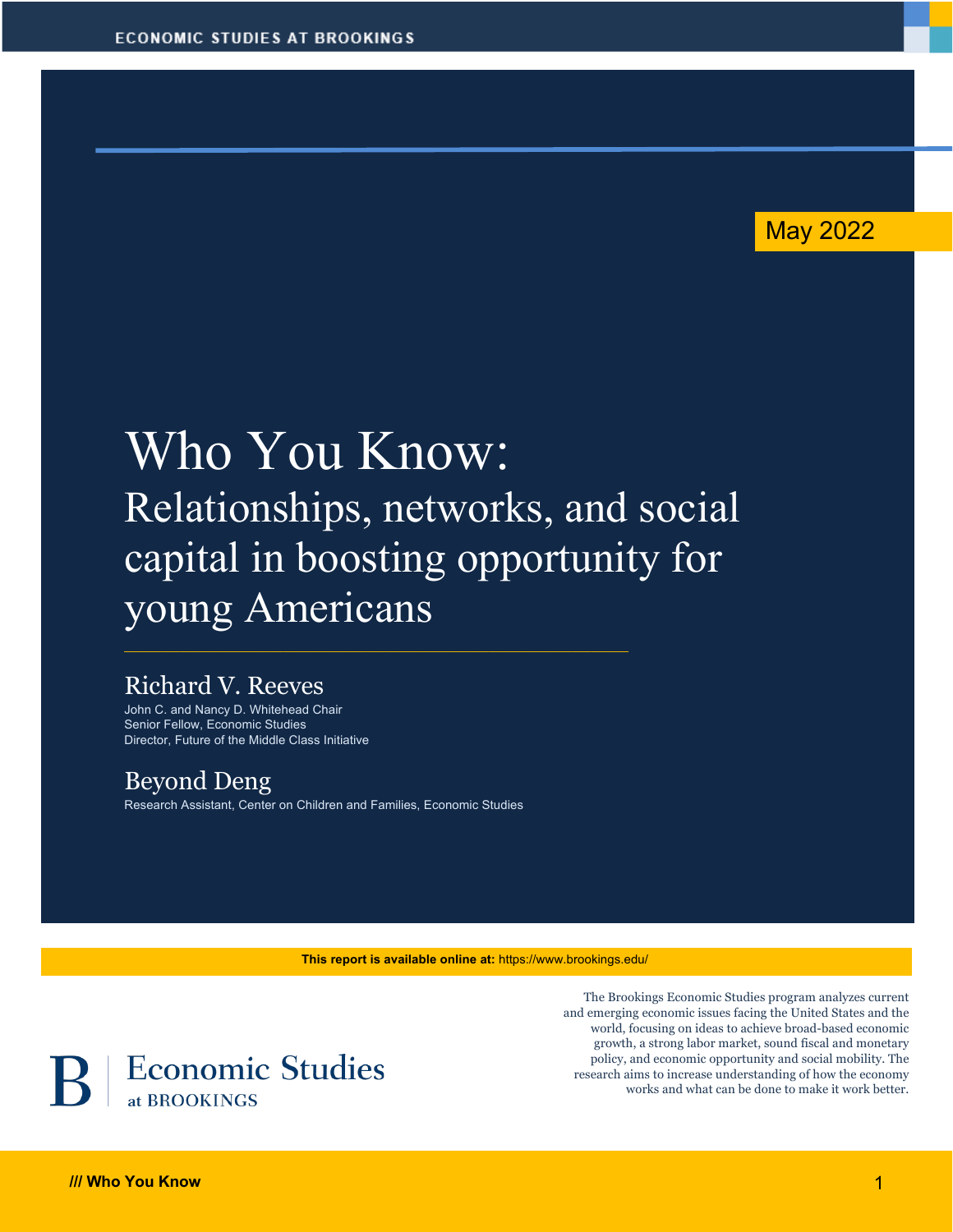#### **ABSTRACT**

Who you know can have a significant impact on one's accessibility to resources and opportunities for mobility. While it is difficult to determine the causal impact of social capital on educational outcomes, we do present some evidence that relationships with families, peers, teachers, and counselors play a role in college enrollment, especially those of marginalized identities. In this report we define social capital, contextualize the role of social capital in college-going, and center the narratives of students and programs who strengthen and maintain social networks as a means of boosting opportunity. Finally, we present recommendations for policymakers and practitioners in this space, mainly more high-quality evaluation of the efficacy of these programs to further bolster their impacts on students and their educational and economic prospects.

#### **ACKNOWLEDGEMENTS**

*We would like to especially thank Madeline Kerner, Felicia Martin, Erica Rosales, Emily Parrott, and Tyra Montina for the insightful conversations around each of their organizations, as well as the students and mentors who were able to share their stories with us. We are grateful to Sarah Reber and Tiffany Ford, who provided us with helpful comments on previous drafts, as well as Coura Fall who helped design and format this report. A special thank you to Chenoah Sinclair, who provided excellent research assistance early on, as well as to Ember Smith, Christopher Pulliam, Ariel Gelrud Shiro, and Morgan Welch for useful feedback in presenting these results.*

*The Brookings Institution is financed through the support of a diverse array of foundations, corporations, governments, individuals, as well as an endowment. A list of donors can be found in our annual reports published online here. The findings, interpretations, and conclusions in this report are solely those of its author(s) and are not influenced by any donation.*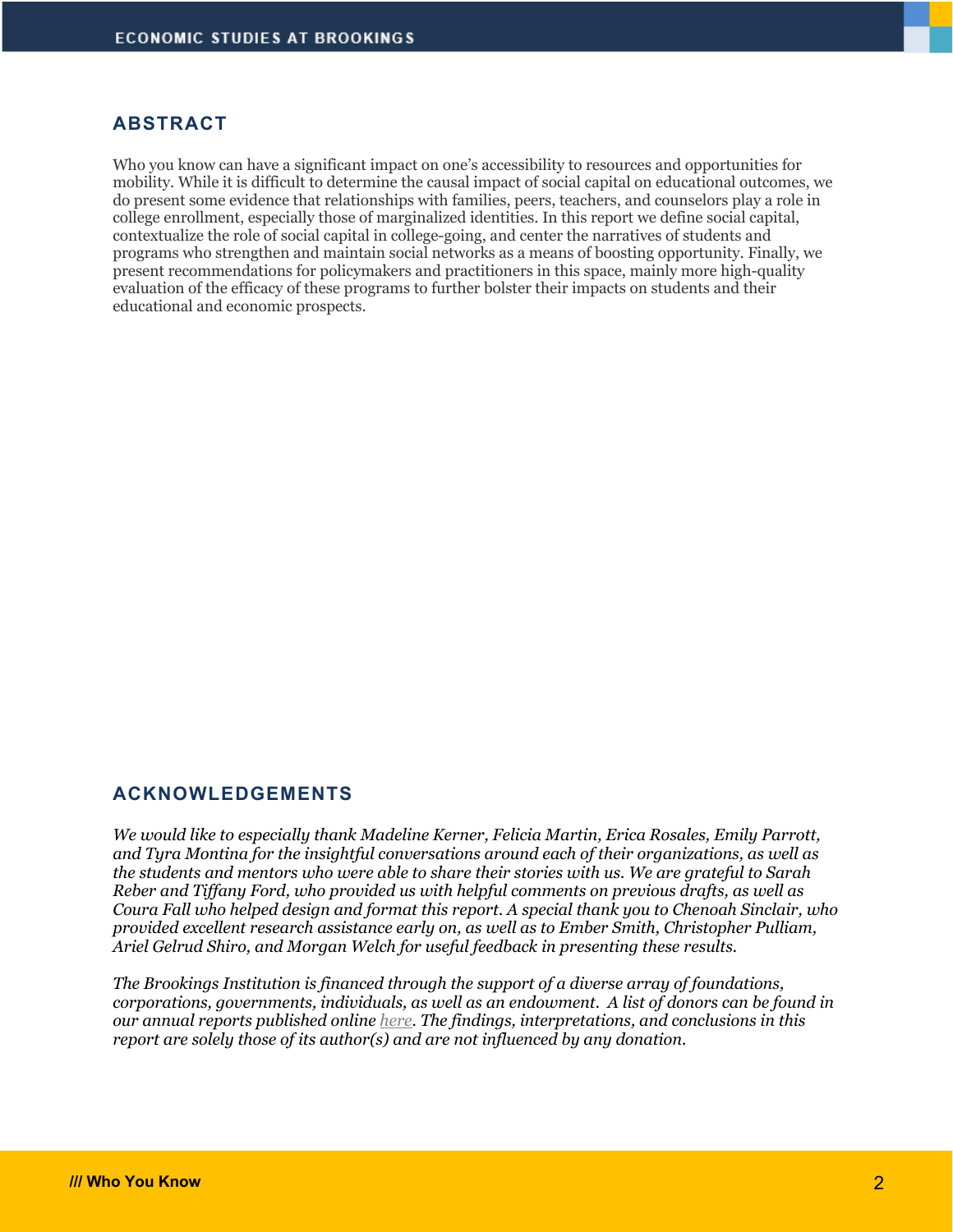## **Introduction**

Good relationships are a vitally important ingredient of a high quality of life. As Sawhill and Reeves write in the *New Contract With the Middle Class*:

"Strong family relationships provide a foundation for individual development, especially for children. This is why parenting is so important. But even as adults we continue to learn from one another. Relationships also provide support of all kinds – emotional, practical, and financial. Without this social support, few of us can thrive. That's why social isolation kills – as much as smoking, obesity, or high blood pressure – and why strong families and good friends are so precious to us. Last but not least, relationships with a broader group of people, in our community or even our nation, cultivate a sense of belonging. Relationships across lines of difference – for example of race, class, or religion – promote and sustain pluralism."

Relationships are thus an important end in and of themselves. But they are often also valuable as a *means* to other ends, such as employment, housing, or education. The power of who you know goes a long way. Scholars often refer to these networks and relationships as social capital. As Camille Busette and her co-authors write in their Brookings report, "How We Rise: How social networks impact economic mobility":

"Social networks, providing access to support, information, power, and resources, are a critical and often neglected element of opportunity structures. Social capital matters for mobility."

Busette et al. provide an in-depth analysis of social networks in four cities – Racine, WI, San Francisco, CA, Charlotte NC, and Washington, DC – and show stark differences by race, class, and gender in terms of access to supportive networks and/or access to opportunities in education, employment, and housing. More broadly, trust and relationships can facilitate the exchange of knowledge and resources, which allows for economies and institutions to flourish (Knack and Keefer 1997). Relationships are thus both intrinsically and instrumentally valuable.

Here we focus on the role of social capital in promoting educational opportunities and outcomes, especially during the transition from high school to postsecondary institutions. We draw in particular on a series of semi-structured interviews with practitioners in selected organizations, who are adopting a social capital-based approach to improving educational outcomes at this key life stage.

The main messages of the paper are as follows:

- **1. Social capital = relationships that uplift**. Social capital is described, defined, and measured in a wide variety of different ways. But there is a broad agreement that it consists in the network of relationships that provide support and/or opportunities to individuals. It can extend from families, neighbors, classmates, teachers, mentors and so on. An important distinction is between "bonding" social capital (within existing groups or communities) and "bridging" social capital (across groups).
- **2. Social capital can improve educational outcomes**. Social capital of various kinds from family to mentors – matters for the transition from high school to postsecondary educational institutions. It is hard to tease out separate causal pathways here since social capital is correlated with many other factors that predict educational success. But a number of studies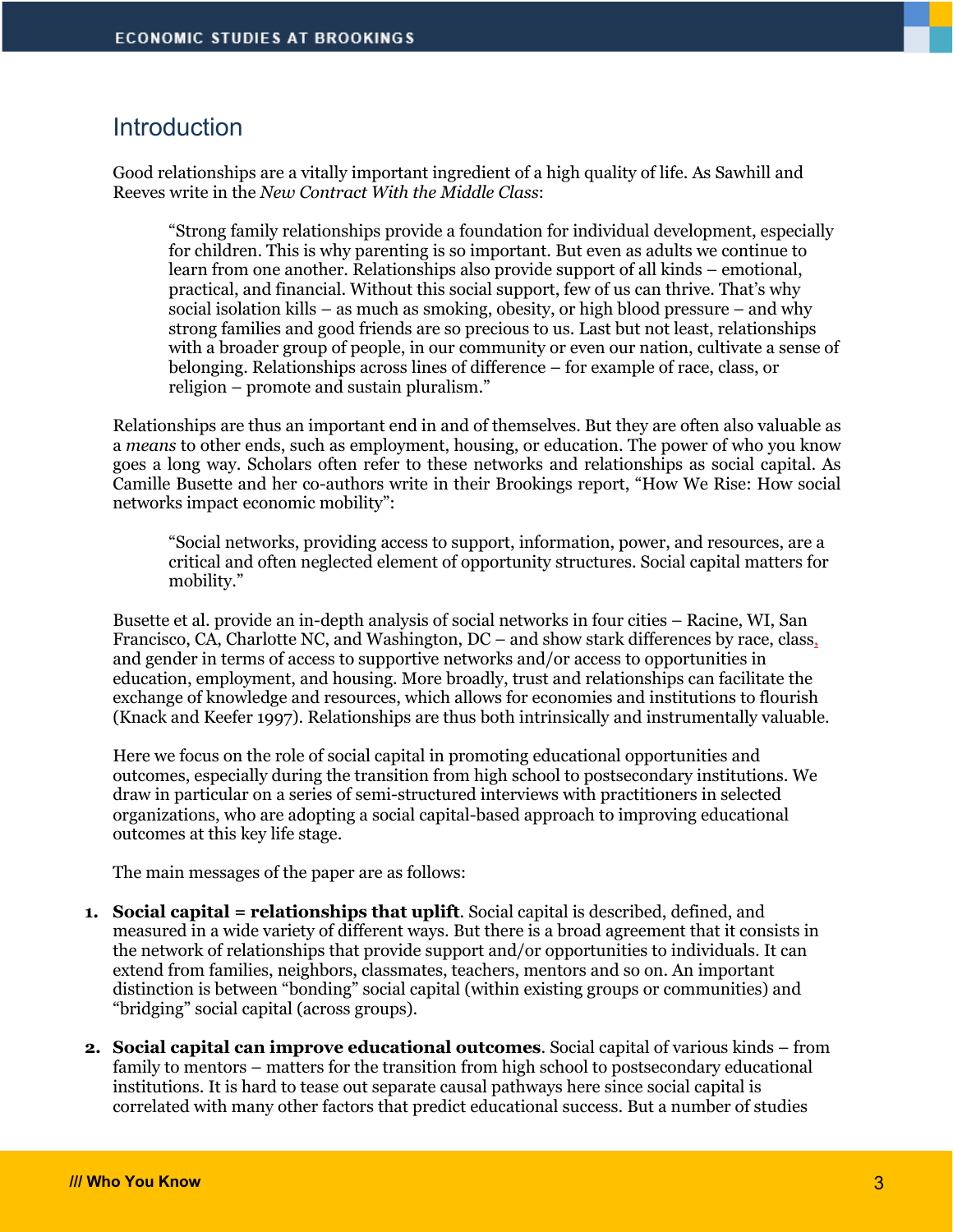have identified a social capital contribution. Social capital begets human capital. One study finds, for example, that the single best predictor of college enrollment among low-income urban minority students is whether their *friends* have college plans, even controlling for a wide range of variables likely to affect college going (Sokatch 2006).

- **3. Programs are using social capital to boost opportunity**. Many initiatives with the goal of boosting college attendance are based on a social capital approach by building peer networks, mentoring, or advising relationships, and/or through family interventions. We describe four such programs here that we find using our own informal networks and personal knowledge: Matriculate, College Match LA, EMERGE Houston, and Thrive Scholars. One challenge here is a lack of high-quality evaluation of program interventions, and we urge non-profit organizations and scholars to work together on this front.
- **4. Some of the key lessons of these programs** are that both bridging and bonding social capital have a role to play, with families acting as important accelerators (or brakes) on student opportunities and mentors from different backgrounds providing wider network opportunities; that peer networks within cohorts can provide support during college; and those relationships are most valuable when they start early and are sustained over time.
- **5. Social capital is an overlooked factor in policy efforts to promote opportunity**. Most attention is paid by policymakers to resources in terms of improving access to postsecondary education. But relational factors often matter too, not least in terms of ensuring access to those resources, but also in terms of providing support, information, and confidence to young adults as they make what can be a difficult step from K-12 to postsecondary education. More investment in the "who you know" side of the opportunity equation may complement the more traditional focus on the "what you know" ingredients.

# What *is* Social Capital?

Social capital is a "slippery term" according to the Social Capital Project at the Joint Economic Committee (p. 12). Different scholars and practitioners use it in different ways. The JEC, for example, uses the term to refer to what it calls "associational life," which includes a wide range of institutions and activities, from the family to voluntary organizations. In one of the seminal theories of social capital by James Coleman (1988), social capital is conceptualized by degrees of trust, networks, and norms. Robert Putnam, the scholar who brought the term into broad use with his book *Bowling Alone*, similarly defines it as the "social networks and the norms of reciprocity associated with them." (Note that for Putnam, as for many other scholars, social capital is about norms as well as networks). As a recent National Academy of Sciences report notes,

"Because the terms "social capital," "civic engagement," and "social cohesion" refer to broad and malleably-defined concepts that take on different meanings depending on the context, they are not amenable to direct statistical measurement. However, dimensions of these broad constructs—the behaviors, attitudes, social ties, and experiences—can be more narrowly and tangibly defined and are thus more feasibly measured." (p. 34)

In this paper, our focus is on interpersonal relationships that can impact educational outcomes. But there are a series of distinctions that inform our approach and need to be clarified here. One is between "bonding" and "bridging" social capital: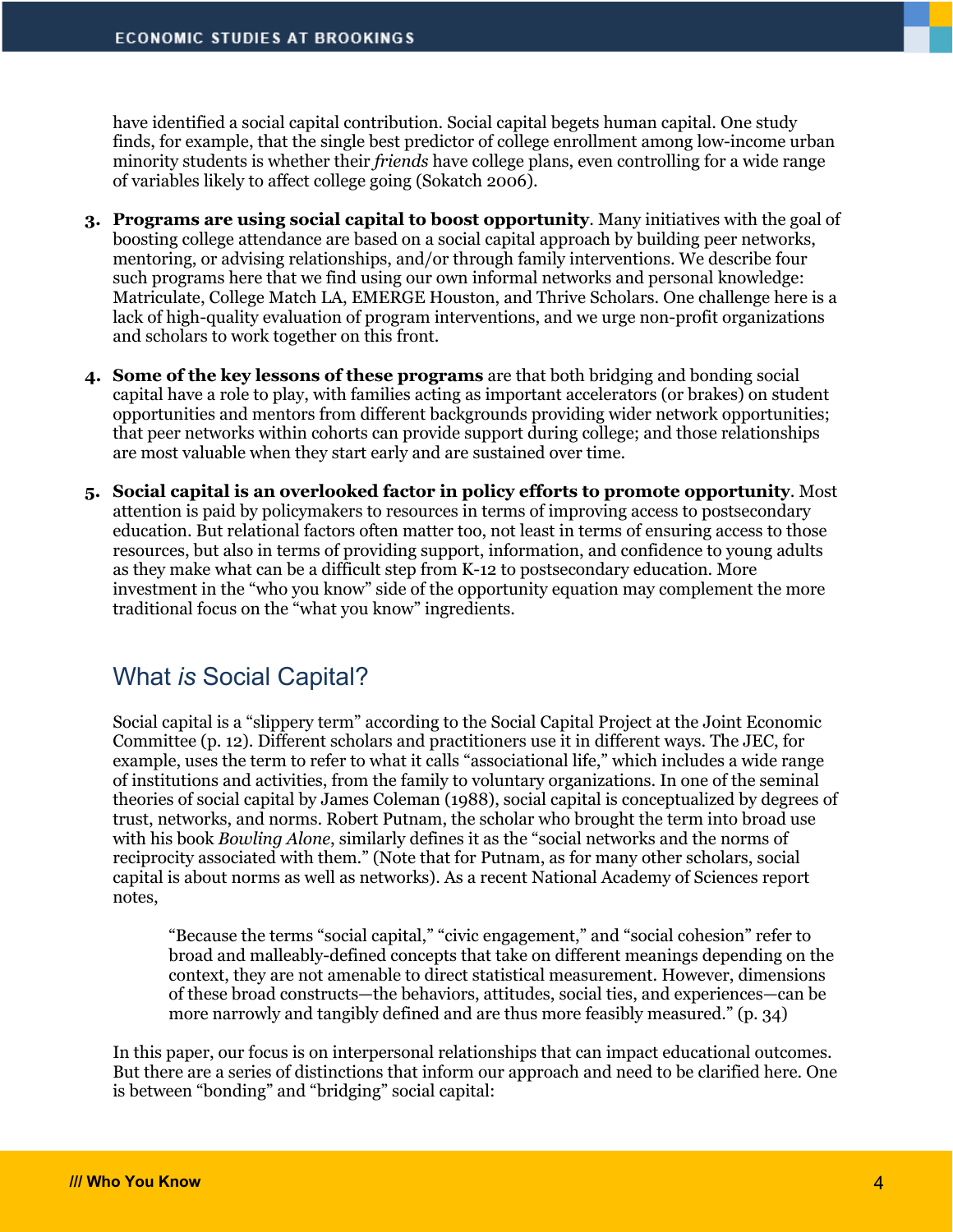*Bonding social capital* refers to ties that exist between family members and friends within an individual's immediate network.

*Bridging social capital* refers to ties that exist across community members (Burton & Welsh, 2015; Woolcock, 2001).

In other words, bonding social capital refers to relationships *within* an existing group of one kind or another while bridging social capital refers to relationships *between* these groups. There is an inescapable tension between the two. Societies with high bonding social capital and low bridging social capital will likely be very segregated along in-group/out-group lines of one kind or another. Those with high bridging and low bonding social capital may be more diverse and more mobile, but also face high risks of isolation. The key, as Bruno Manno writes in *National Affairs*, is to strike an appropriate balance between the two kinds – and not least when it comes to education.

Social capital can also be distinguished in terms of the *site* of its creation and cultivation. Many scholars distinguish, for example, between family social capital and community social capital. As Glenn D. Israel, Lionel J. Beaulieu, and Glen Hartless (2001) write:

"The term *family social capital* represents the norms, social networks, and relationships between adults and children that are valuable for children while they are growing up."

"*Community social capital* develops from residents' action to improve the local economy, provide human and social services, and express local cohesion and solidarity."

These are both useful distinctions we will be drawing on in this paper. But it is important to note a couple of points up front. First, there are many other ways to frame the different forms of social capital that may be useful in various contexts. There is nothing definitive about the ones we have adopted here. Second, the distinctions are often not clear cut in practice. The limits of a "community," for example, can be drawn in very different ways, which can influence whether a particular relationship counts as bonding or bridging social capital. If an affluent Black college student is mentoring a low-income Black middle schooler in the town where their selective college is located, is that an example of bridging (across lines of class and geography), or of bonding (on the grounds of race)?

In our view it is important to put these distinctions to work without getting hung up on precise definitions and differentiations and to be careful to state how various terms are being used in various contexts. There is one more term that is important to define here: intergenerational closure. This is a term used by James Coleman that appears frequently in the literature on social capital and outcomes for children, including in terms of education. As Megan Shoji writes:

"*Intergenerational closure* is a type of social structure believed to benefit children. Most commonly, it refers to a social network in which a child's parent knows the parents of the child's friends."

With these definitions and distinctions in hand, we turn next to the evidence that social capital impacts educational outcomes, especially in terms of college-going.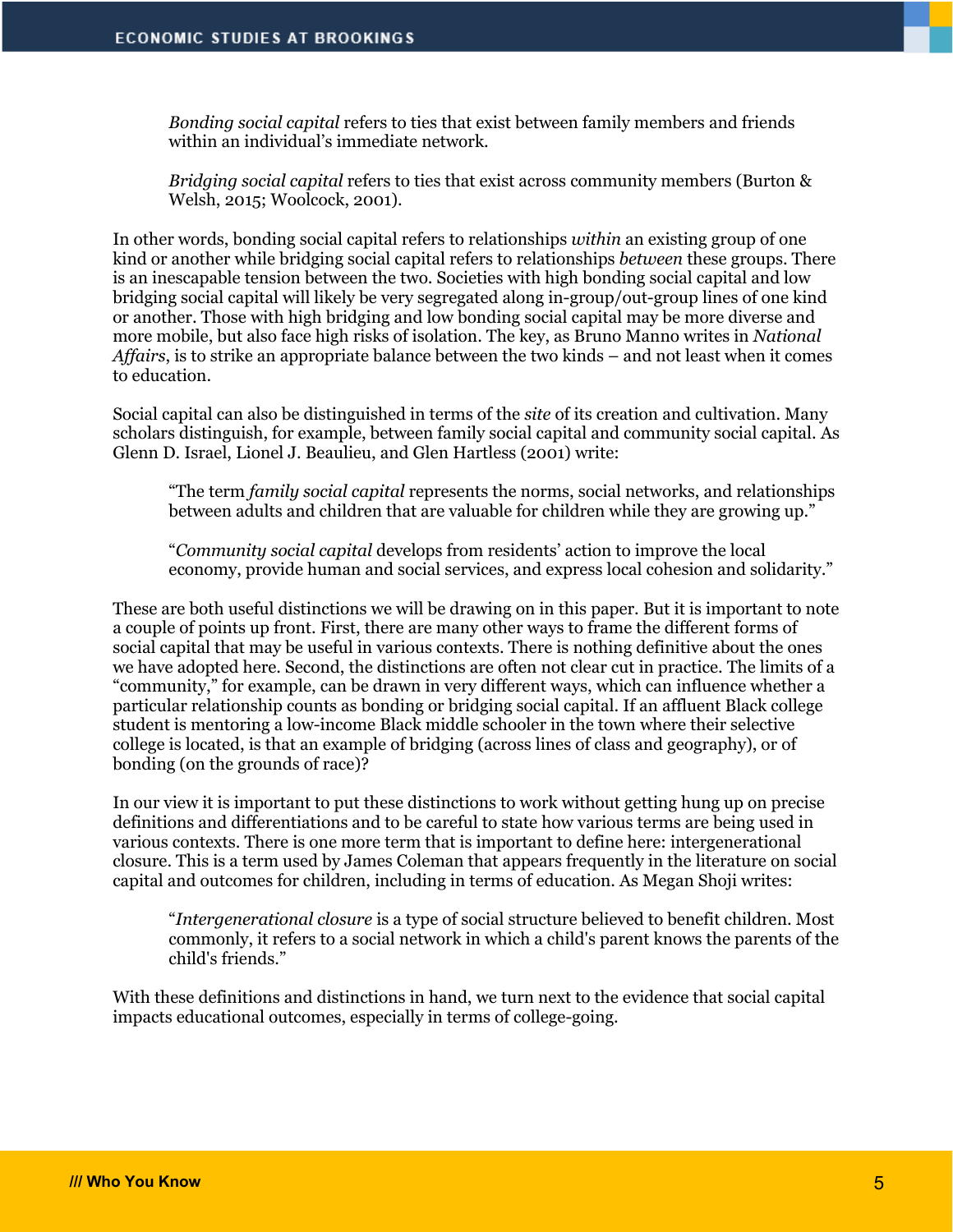# Social Capital and College-Going: The Evidence

Julia Freeland Fisher from the Clayton Christensen Institute describes what she calls an "opportunity equation," which includes not only cultivating *what* students know but also *who* they know. There is some evidence to support the second part of Fisher's equation. Social capital is associated with lower high school dropout rates, high school achievement, and greater college enrollment. It may also help to explain the college enrollment gender gap.

## A. Social capital in families and education

The first source of social capital is the family. It develops through the quality of relationships between parents and children, the shared values and attitudes of family members, and the nonmaterial types of investment that parents make in their children. Importantly, family social capital enables a child to access other resources that are available within and outside the family. Strong family capital reduces child delinquency and school dropout rates (Wright, Francis, and Jeremy 2019) and improves composite test scores (Israel, Beaulieu, and Hartless 2001). Parents and their adult children resemble each other in terms of participation in school activities, drug use, age of first sexual experience, crime and aggression, perceived control over one's life, self-esteem, depression, shyness, and many other traits that may affect economic mobility (Duncan, Kalil, Mayer, Tepper, and Payne, 2005).

Relationships between parents and their children are likely to be an important influence on education outcomes in a wide variety of ways, both direct and indirect. Toddlers with parents who read, talk, or sing to them develop vocabulary and math skills more quickly, for example (Cabrera et. al, 2020). One proxy for family social capital for school-age children is when parents monitor and check their child's homework. Children with parents who check their homework have better education outcomes, especially if they are in a low-income home, or have less-educated parents (White and Kaufman 1997). However, it is not the homework checking itself that produces that outcome, but it may be correlated with unobserved parental factors that reflect greater family social capital. One randomized study did show that sending information via text message to parents about their children's missed assignments and grades results in greater contact between parents and schools (increasing by 83%) as well as an improvement in student's math scores and GPA. (Bergman 2015). This intervention could then be a substitute to the type of social capital that parents create when they normally get this information from the school.

As the quote above from the National Academies highlighted, studying social capital is difficult because many national datasets do not have variables that capture the key components of various definitions of the term. Researchers must often find proxies for social capital in other measurable factors. One of the more used national datasets is the Educational Longitudinal Study (ELS), since it contains a rich set of variables related to social capital, including parent-child interactions, parent involvement in school, peer relationships and aspirations, and so on.

Klevan, Weinberg, and Middleton (2016), for example, use the 2002 ELS to show how gender differences in social capital impact the college gender enrollment gap (for more on this see our Boys and Men Project). The factors most predictive of college enrollment include several familial relationship factors—including how often parents discuss academic matters or attend structured events with children. But Klevan and co-authors find that girls have stronger relationships with their parents. They are also more likely to have friends who are more academically oriented and aspirational. Compared to boys, they have fewer friends who drop out of high school and more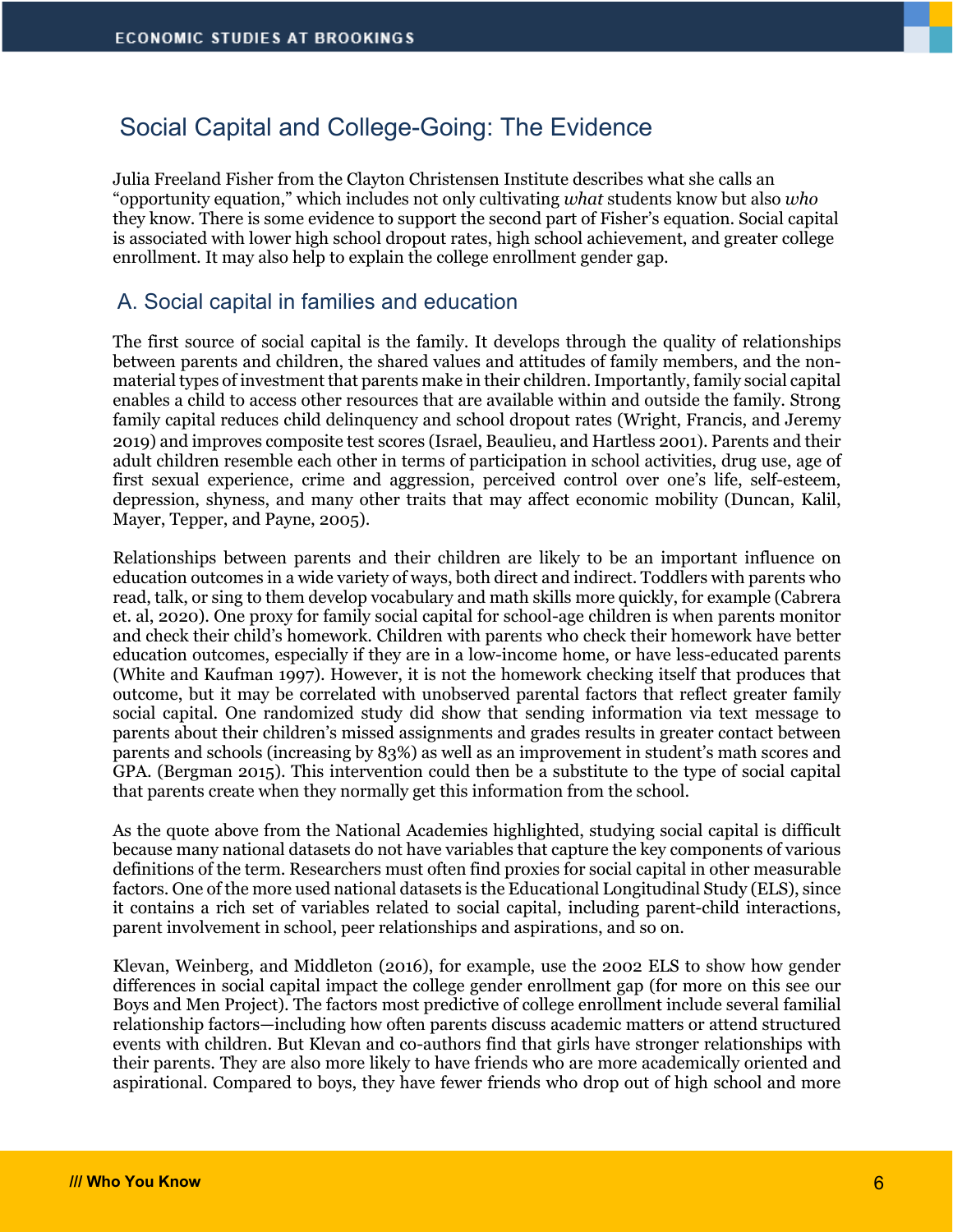friends who plan to go to 4-year colleges, but this might largely be because friendship groups are strongly gendered.

Overall, the social capital measures for girls are around 15% greater than that for boys. Controlling for these differences, as Figure 1 shows, explains almost 10% of the gender enrollment gap, with the odds ratio of college enrollment dropping from 1.64 to 1.48. Controlling for the GPA of the individual students reduces the gender gap even further, to 1.21.



These findings, while again based on descriptive data, merit some attention. Most assessments of the gender gap in college focus on differences in academic achievement. Clearly this is the most important factor, as the chart above shows. But gaps in social capital seem to matter, too. This suggests that boys in particular may benefit from social capital-oriented programs, especially those that involve parents.

But family social capital can be something of a double-edged sword. In what some scholars label a "too much of a good thing effect," strong family social capital can result in a degree of insularity, and disconnection from broader networks that could lead to greater opportunity (Herrero and Hughes 2019). For instance, rural families tend to have stronger family networks and are more likely to provide support between one another compared to urban households (Hofferth and Iceland 1998). These strong connections may incentivize rural student to stay close to home with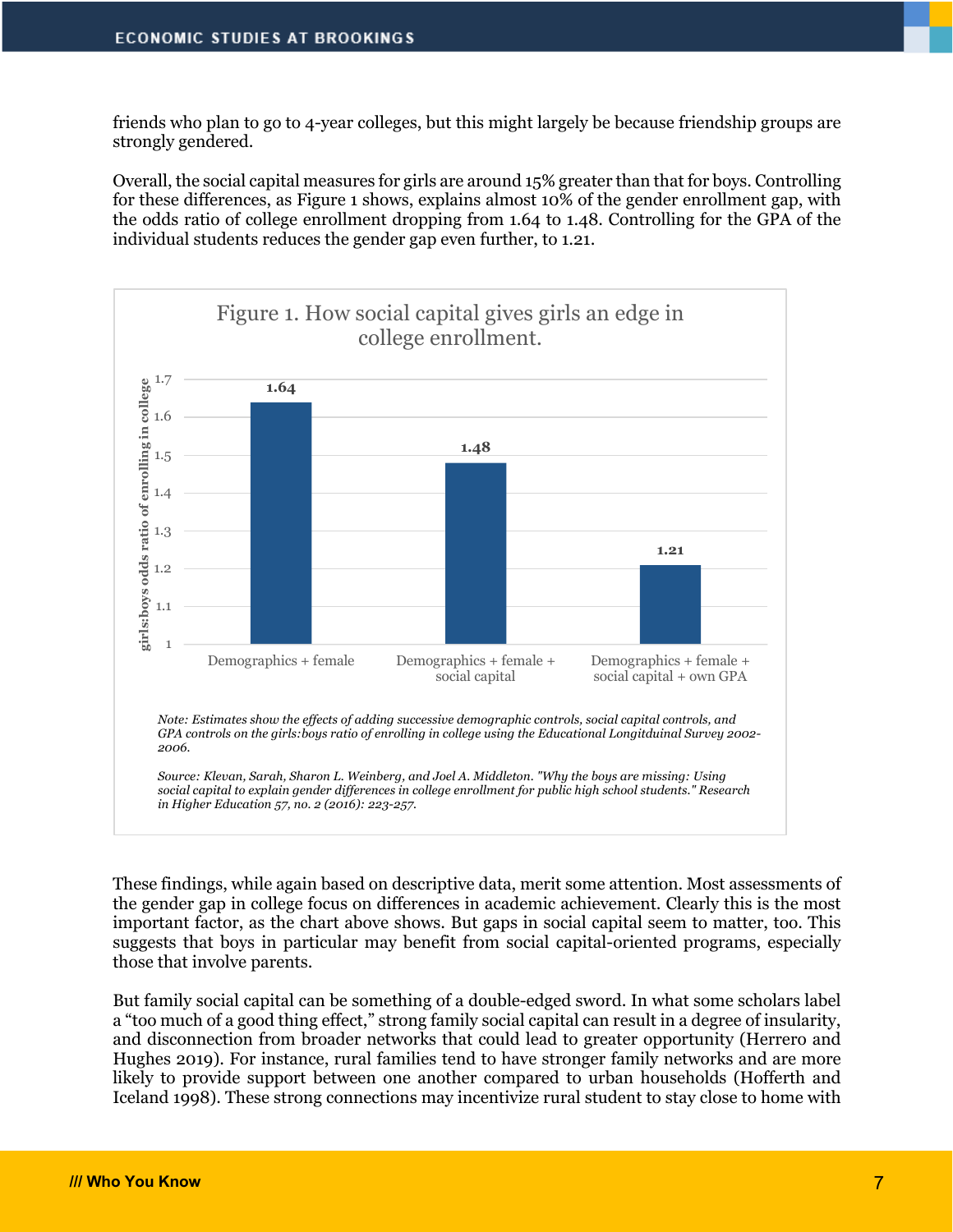limited economic opportunities at the expense of pursuing higher education and socioeconomic advancement (Corbett 2007).

In another study drawing on the 1992 and 1994 years of National Educational Longitudinal Survey, Perna and Titus (2005) show that the odds of enrolling in a 4-year college generally increase with the frequency of parent-child discussions about education and with the frequency of parental contact with schools about academic issues. But there are some differences by race. Parent-child interactions about education do not have the same positive impact on college enrollment rates for Black students: the authors suggest that concerns about college costs might be a factor here. On the other hand, greater parent-school contact was associated with a bigger jump in the odds of college enrollment among Black students (25%, compared to 15% for other students).

Ryan and Ream (2016) examine family social capital specifically in Hispanic immigrant generations using data from ELS. They find that across generations, parents of Hispanic youth also have specific forms of social capital to support their child's college enrollment. Informal personal ties among parents were particularly useful for first-generation Hispanic students, while parents' relationships with schools were more important for third-plus generation youth. Also striking is the high proportion of Hispanic students who indicate that living at home is important to them: 81% of first-generation, 74% of second-generation, and 63% of third-plus generation students give this response. This might also be related to family's concerns about college costs.

Matthew Desmond and Ruth N. López Turley (2009) used Texas data to examine the role of familism in college-going rates about Hispanic and white students. They also find large differences by race in preferences for attending a college while living at home, even among students with college-educated parents as Figure 2 shows. In fact, Hispanic students with collegeeducated parents were more likely to say that living at home while studying was important than white and Black students whose parents did not have a college education.



*Source: Desmond, Matthew, and Ruth. N. López Turley. "The role of familism in explaining the Hispanic-White college application gap." Social problems 56, no. 2 (2009): 311-334*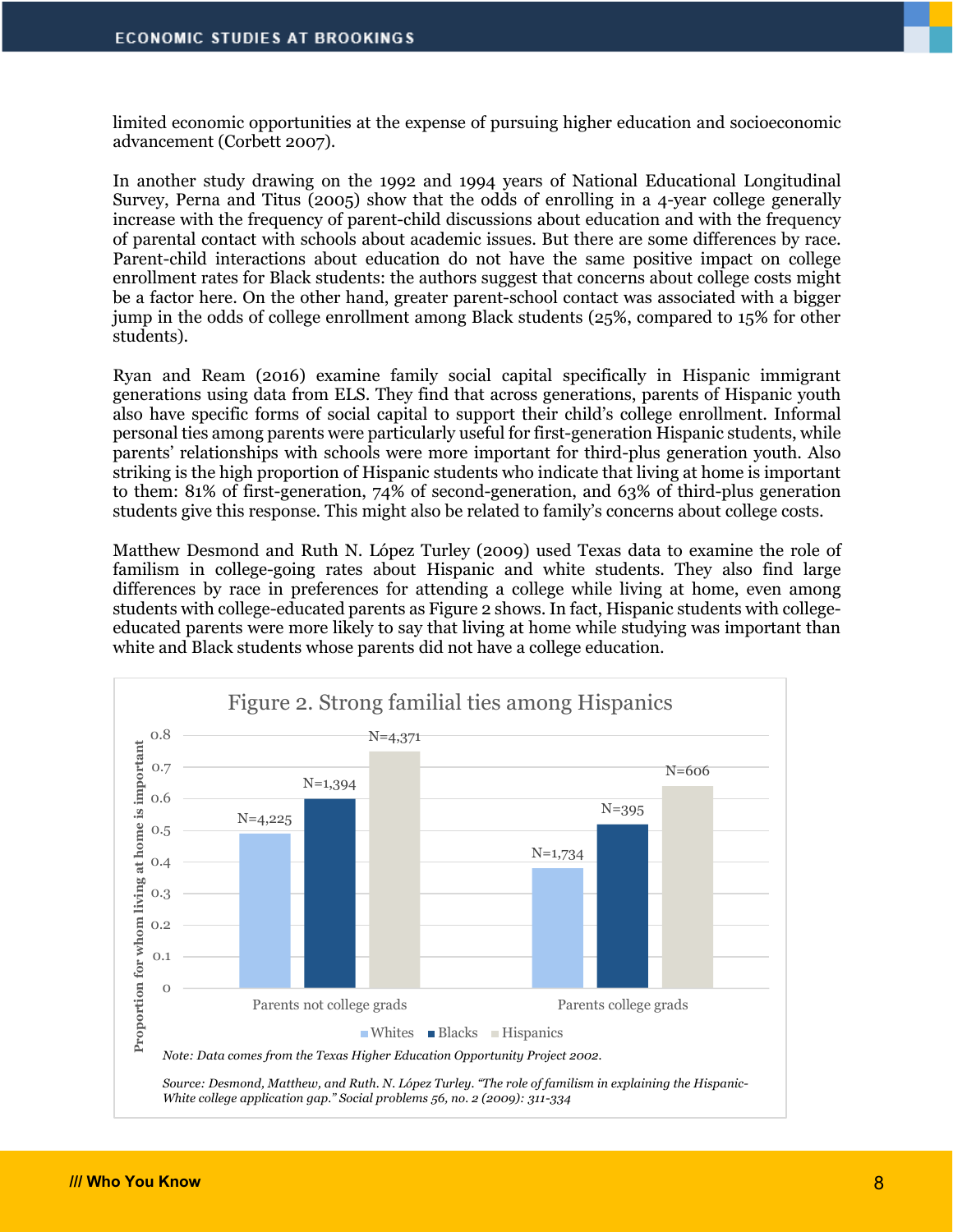Desmond and López Turley find that the differences in preferences for living at home explains much of the difference in rates of college application between white and Hispanic students, controlling for educational attainment of the parents– and, statistically speaking, explained all of the Hispanic-white gap in application rates to selective colleges. They conclude that policies geared towards improving Hispanic educational outcomes should take into account "how one's loyalty to the family is emphasized, reinforced, and challenged in unique ways within Hispanic networks."

One implication of this research is the need to ensure that good quality postsecondary educational options are available across broader geographical areas, rather than concentrated in certain cities, often at a far distance from students who might otherwise attend them. Social capital from various sources seems to influence educational outcomes. But a number of studies suggest family social capital is even more important than school social capital in improving educational outcomes, though again it is necessarily difficult to isolate causal factors here (Israel, Beaulieu, and Hartless 2001, Dufur, Parcel and Troutman 2013).

#### B. Social capital in communities and schools: Peers

Outside of the family, social capital develops within the larger community and in other social circles such as schools, the workplace, and religious sites. High levels of community social capital are typically associated with more diverse, safer, and lower crime neighborhoods with strong degrees of trust and cooperation between community members (Stone 2003). Capital-rich communities may be able to invest in schools and work collectively to support children's academic and social wellbeing. Raj Chetty and his co-authors (2018) find that the level of social capital (measured by rates of census completion) at the neighborhood level are associated with higher rates of upward economic mobility. Federal policies can potentially improve community social capital by mobilizing local organizations and people to directly work with at-risk youth and help them academically or with the transition to work (Sharkey 2019).

For educational outcomes, school-based social capital is particularly important. This includes relationships between students and their peers, teachers, and school organizations. For example, school-wide levels of parent involvement in school activities, such as the PTA, fundraisers, and classroom volunteer work, are associated with higher math achievement even after accounting for a number of family, school, and other social capital factors, according to one study (Parcel and Dufur, 2001). Other research shows that the achievement levels of classmates affect how much children learn in school and that teacher quality affects child achievement (Hanushek, Kain, Markman, and Rivkin, 2003; Rockoff, 2004). Friends' plans to go to college are found to be the single best predictor of 4-year college enrollment for low-income urban minority students, even when controlling for variables traditionally assumed to affect college-going (Sokatch 2006).

At other times, peer interactions may reinforce negative behavior: another example of how bonding social capital can cut both ways. This may occur, for example, in what Roland G. Fryer (2006) calls "acting white," where minority students who are academically high-achieving might be ridiculed or perceived as acting white, which might then encourage deliberate underachievement. More broadly, Bruce Sacerdote (2001) shows that peers, especially in college, can have impacts on freshmen year GPA and decisions to join social organizations. The key point here is that the relationship between social capital of various kinds and educational outcomes is complex and highly dependent on context. Social capital can have positive or negative effects on educational outcomes.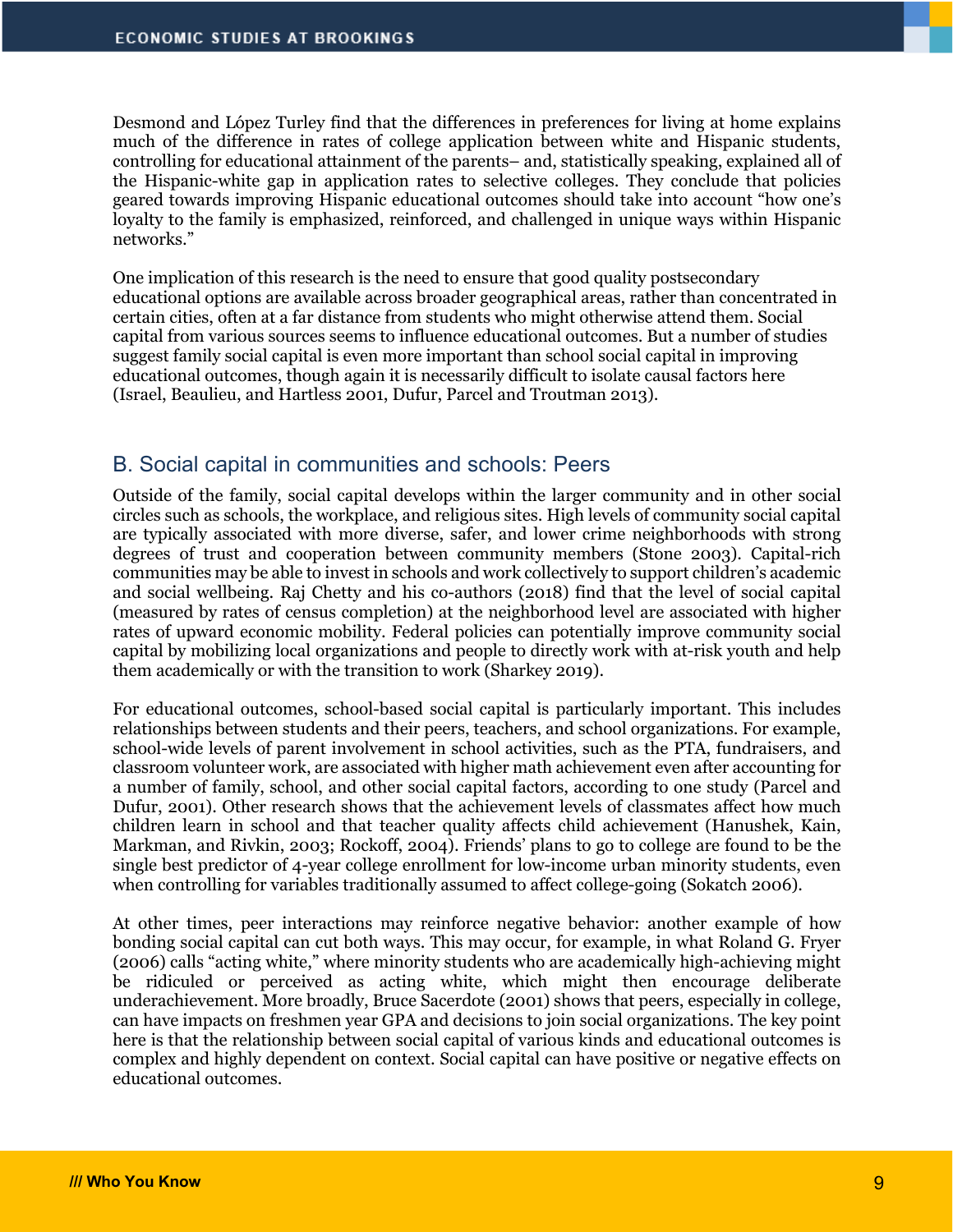There is also some evidence that intergenerational closure – the connections between parents of children at schools – can enhance educational outcomes, although this seems to be truer at private schools than public ones. In one study by Morgan and Todd (2009), for example, stronger relationships between parents – measured by how many parents knew the parents of their child's second-best friend – seemed to improve educational outcomes at Catholic schools, but not public schools. This is another potential example of how bonding social capital can also be a doubleedged sword: strong bonds within a group that is already advantaged may accentuate those advantages. Having a strong network allows for parents to voice concerns, hear about how their student is doing from other contacts, and rely on each other for advice or information. Research shows that parents knowing parents of their child's friends may have an impact on educational achievement and college enrollment (Morgan and Todd 2009, Klevan, Weinber, and Middleton 2016).

## C. Social capital in schools and communities: Teachers and counselors

Schools are not only generators of human capital, but important sites for the generation of social capital. The relationships between students and teachers and other professionals, as well as with each other, may matter above and beyond simply learning and teaching.

Croninger and Lee (2001) use the NELS, for example, to measure the importance of studentteacher relationships, using variable such as how often a student talks to their teachers about school or personal matters, and how students think their teachers perceive them. They find that these forms of social capital reduce the probability of dropping out of high school by nearly half, with particular benefits among students from disadvantaged backgrounds.

Using the High School Longitudinal Study of 2009 (HSLS:09), Fitzpatrick (2019) concludes that school counseling can improve college readiness. In particular, creating an education plan in 9th grade increases students' likelihood of reaching college eligibility in math and annual review of plans increases the odds of completing the FAFSA, with larger effects for underserved students. However, these benefits do not persist to increases in college enrollment. Other studies do find that counselors can lead to higher high school graduation and college enrollment rates, but this is largely dependent on the quality and effectiveness of the counselors rather than their caseloads (Mulhern 2020). Still, college counselors can impact students' thinking about postsecondary education, especially among less advantaged groups. Chelowa et. al (2015) find for example that Black students and first-generation students are twice as likely to name a school counselor as the most influential person in their college decision, compared to their white and non-first-generation peers.

Collectively, these results highlight the significance of parental, school, and peer relationships on a student's educational success, particularly college enrollment. Moreover, education policy that can foster these connections might in many cases be more cost-effective than financial resources (Salloum et. al 2018). Public school counselors are often burdened with heavy caseloads. Families may lack the necessary information within their own networks to provide the best opportunities for their children. College access programs are therefore uniquely positioned to fill these gaps and enhance the existing ties that students have. We turn now to an examination of four of these programs.

Using Social Capital to Increase College-Going: 4 Case Studies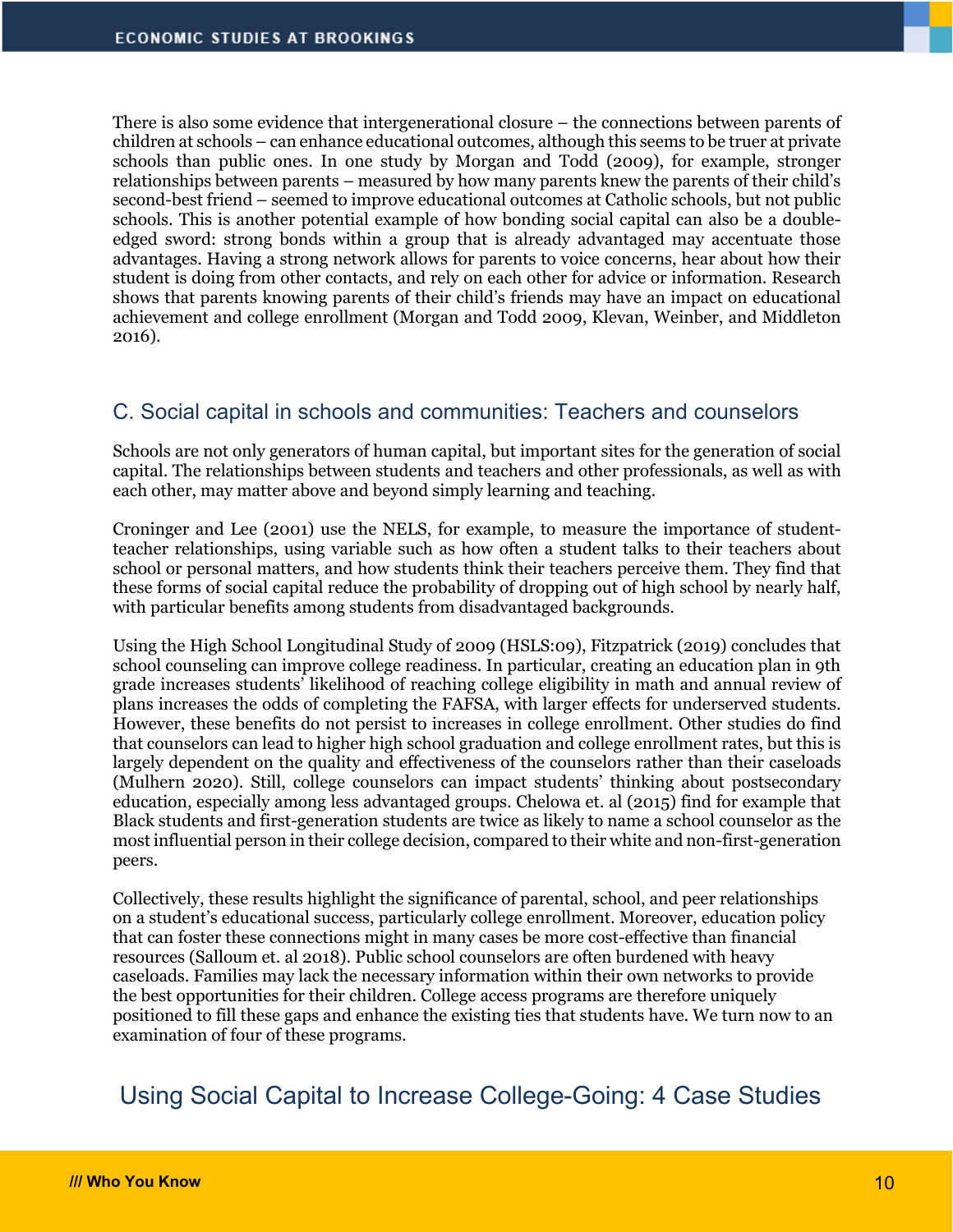There are hundreds of programs attempting to improve rates of college enrollment, college fit and college success using social capital interventions of one kind or another. Here we focus on four of these, whom we reached out to based on our own informal networks and knowledge. We draw on semi-structured interviews with Program leaders, who also provided second-hand stories from students and mentors, to identify common themes and potential key lessons (see Table 1). In his *National Affairs* piece, Manno emphasizes that in terms of educational outcomes, a robust social capital framework will feature (1) a balance between bonding and bridging social capital (2) a cultivation of new personal and professional relationships, and (3) the promotion of a future orientation to help set, commit, and achieve goals. In different ways, these organizations adopt elements of this framework.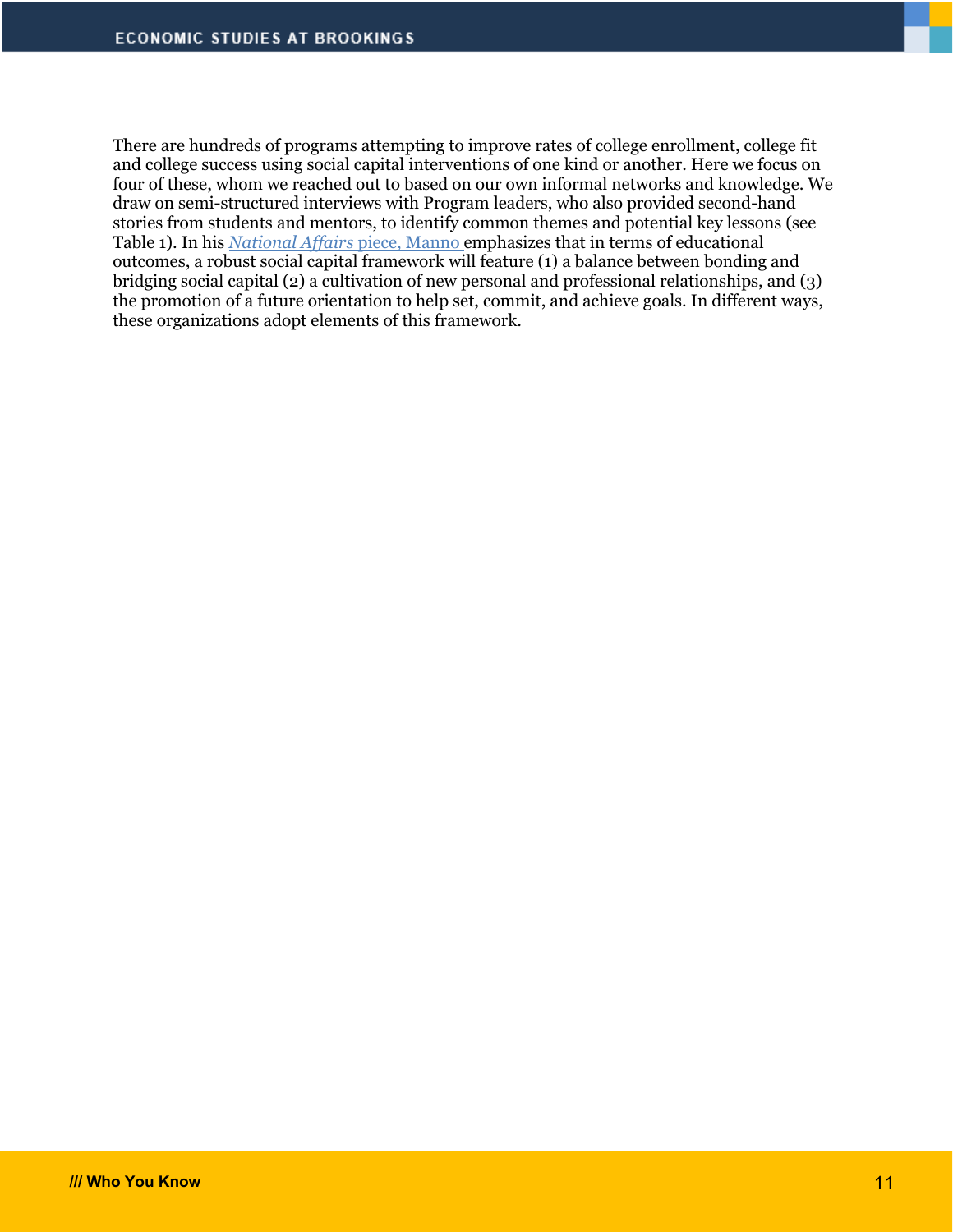|                         | <b>MATRICULATE</b> | <b>COLLEGE</b><br><b>MATCH</b>                              | <b>EMERGE</b>                                               | <b>THRIVE</b><br><b>SCHOLARS</b>                                                      |
|-------------------------|--------------------|-------------------------------------------------------------|-------------------------------------------------------------|---------------------------------------------------------------------------------------|
| <b>Panel A: Program</b> |                    |                                                             |                                                             |                                                                                       |
| <b>Features</b>         |                    |                                                             |                                                             |                                                                                       |
| <b>Virtual</b>          | All virtual        | Mostly in-person, virtual<br>programming during<br>Covid-19 | Mostly in-person,<br>virtual programming<br>during Covid-19 | Virtual coaching and<br>mentoring, in-person<br>Summer Academies,<br>on-campus events |

| <b>Virtual</b>                            | All virtual                                                                                                                                                          | Mostly in-person, virtual<br>programming during<br>Covid-19                                                                            | Mostly in-person,<br>virtual programming<br>during Covid-19                                      | Virtual coaching and<br>mentoring, in-person<br>Summer Academies, and<br>on-campus events                                 |
|-------------------------------------------|----------------------------------------------------------------------------------------------------------------------------------------------------------------------|----------------------------------------------------------------------------------------------------------------------------------------|--------------------------------------------------------------------------------------------------|---------------------------------------------------------------------------------------------------------------------------|
| <b>Start Date</b>                         | Junior spring                                                                                                                                                        | Junior spring                                                                                                                          | Sophomore spring                                                                                 | Junior year of HS, in<br>May                                                                                              |
| <b>End Date</b>                           | End of HS                                                                                                                                                            | End of HS, optional<br>through college                                                                                                 | End of HS, optional<br>through college                                                           | College graduation;<br>optional alumni support<br>provided post-graduation                                                |
| <b>Geographic Focus</b>                   | National, with students primarily<br>from rural and suburban regions and<br>some from urban                                                                          | Students from 31 partner<br>high schools in the Los<br>Angeles area                                                                    | Students from 67<br>partner high schools in<br>the greater Houston<br>area                       | Serves students<br>nationally, with a<br>notable focus in Los<br>Angeles, Boston,<br>Chicago, Cleveland, and<br>New York. |
| How many students<br><i>it serves</i>     | Over 3,000 high school students of<br>Class of 2022 and onboarding up to<br>3,500 high school students of Class<br>of 2023                                           | Currently, there are 158<br>juniors, 155 seniors, and<br>712 College Scholars                                                          | Currently, there are<br>over 1,600 high school<br>Fellows and over 1,300<br>college Scholars.    | 899 total Thrive<br>Scholars                                                                                              |
| <b>Engagement with</b><br><b>Advising</b> | Advising Fellows give five to six<br>hours a week. They interact with<br>their students one-on-one via video<br>chats, phone calls, text messages,<br>and/or emails. | Weekly mandatory test<br>preparation during junior<br>year. During senior year,<br>counselors meet at least<br>four hours a week, with | Course and<br>extracurricular<br>advising, 90-minute,<br>bi-weekly after school<br>sessions, SAT | Two six-week-long<br>residential Summer<br>Academy programs to<br>receive academic<br>training, $15-20+$ hours of         |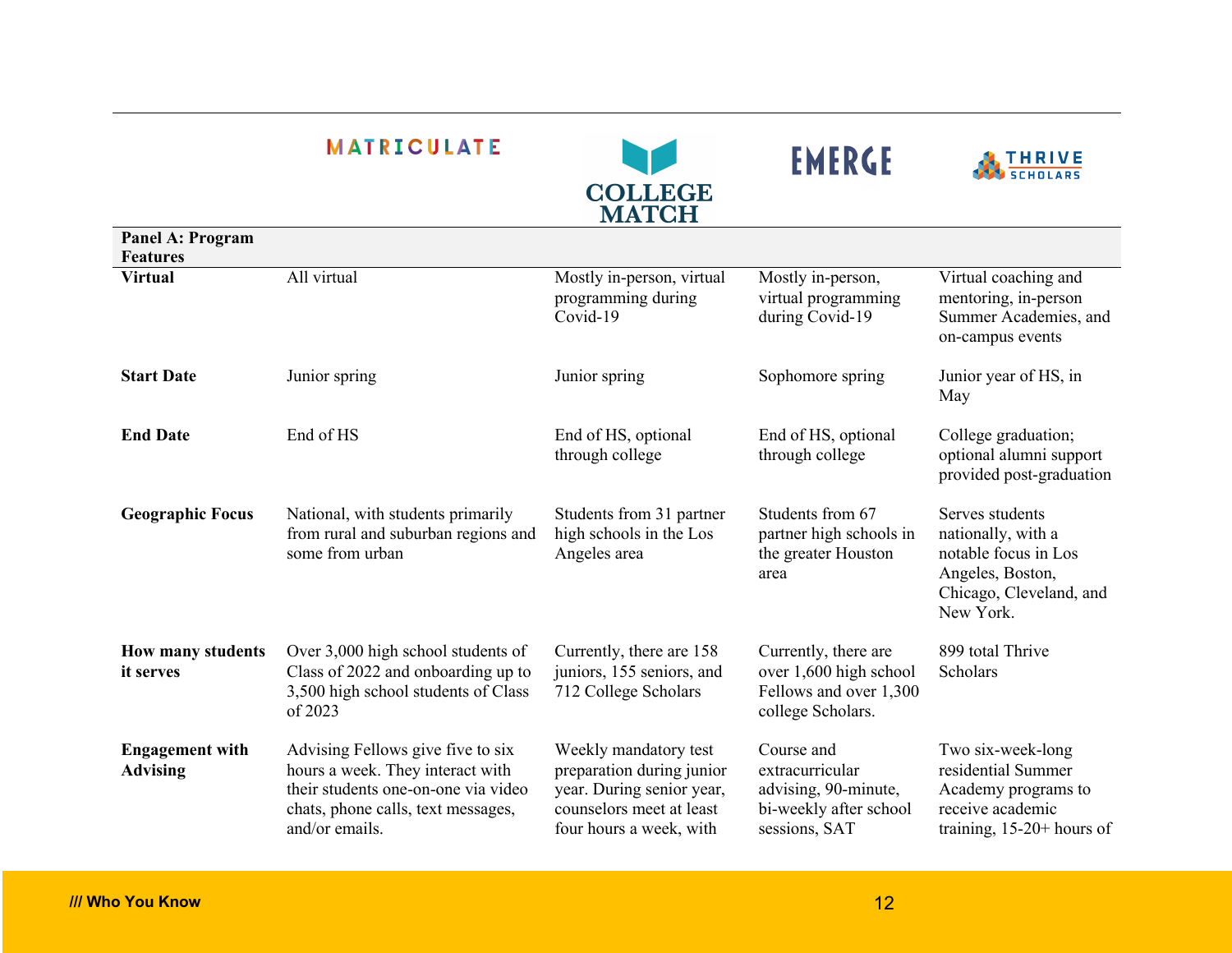|                                        |                                                                                                         | their cohort and provide<br>additional individualized<br>support. Mandatory<br>workshops on a specific<br>college application<br>component fall around a<br>major deadline. In college,<br>students have the option to<br>maintain 1:1 connection<br>with their mentor | preparation, and<br>support to enroll in a<br>high impact summer<br>opportunity. Every<br>summer, sophomores<br>and juniors participate<br>in a week-long trip<br>touring colleges in one<br>of six regions across<br>the country. In college,<br><b>EMERGE Scholars</b><br>have the option to use<br>available networking<br>opportunities | virtual coaching each<br>year which includes<br>college advising and<br>social-emotional<br>support, and career<br>development<br>opportunities.<br>Participants may also<br>receive additional<br>curriculum and<br>mentorship.                                                                                                   |
|----------------------------------------|---------------------------------------------------------------------------------------------------------|------------------------------------------------------------------------------------------------------------------------------------------------------------------------------------------------------------------------------------------------------------------------|---------------------------------------------------------------------------------------------------------------------------------------------------------------------------------------------------------------------------------------------------------------------------------------------------------------------------------------------|------------------------------------------------------------------------------------------------------------------------------------------------------------------------------------------------------------------------------------------------------------------------------------------------------------------------------------|
| <b>Advisor</b><br><b>Information</b>   | Trained college undergrads                                                                              | Volunteer mentors in the<br>LA region                                                                                                                                                                                                                                  | Full-time Program<br>managers during HS;<br>full-time Manager of<br>College Success in<br>college                                                                                                                                                                                                                                           | Full-time, professional<br>coaches; additional<br>volunteer mentors                                                                                                                                                                                                                                                                |
| <b>Student academic</b><br>eligibility | Recommended thresholds are a<br>GPA of 3.5 or higher and annual<br>family income of less than \$80,000. | Nominated by college<br>counselors or peers, and<br>evaluated by application,<br>essay, interview, and<br>income verification.<br>Recommended thresholds<br>are a GPA of 3.8 or higher<br>and annual income of less<br>than \$75,000.                                  | Students can apply<br>with a minimum 3.0<br>GPA and less than<br>\$75,000 annual family<br>income.                                                                                                                                                                                                                                          | Competitive applicants<br>typically meet the<br>following criteria: GPA<br>of 3.7 or higher or<br>earning primarily A's in<br>the most challenging<br>courses available in their<br>HS.<br>Applicants must also<br>have an annual<br>household income at or<br>below \$75,000 and<br>identify as either a<br>student of color or a |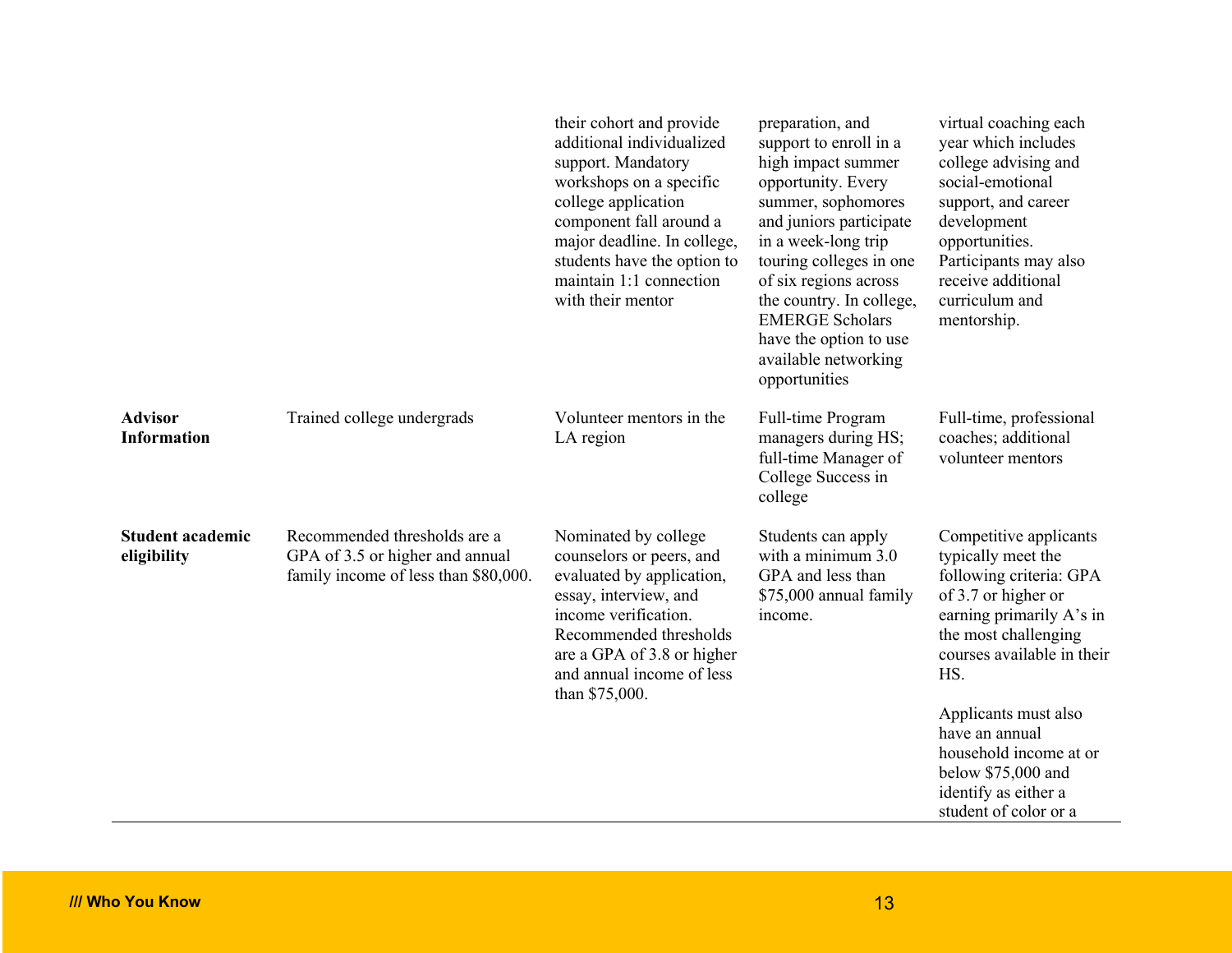|                   |    |    |    | first-generation college<br>student. |
|-------------------|----|----|----|--------------------------------------|
| Panel B:          |    |    |    |                                      |
| Demographics of   |    |    |    |                                      |
| <b>Sample</b>     |    |    |    |                                      |
| % Parent with     | 28 |    | 10 | 14                                   |
| bachelor's degree |    |    |    |                                      |
| % White           | 10 |    |    |                                      |
| % Hispanic        | 20 | 78 | 65 | 45                                   |
| % Black           | 17 | 4  | 21 | 38                                   |
| $%$ Asian<br>.    | 39 | 15 | 10 | 15                                   |

*Source:* Obtained from conversations with various organizations.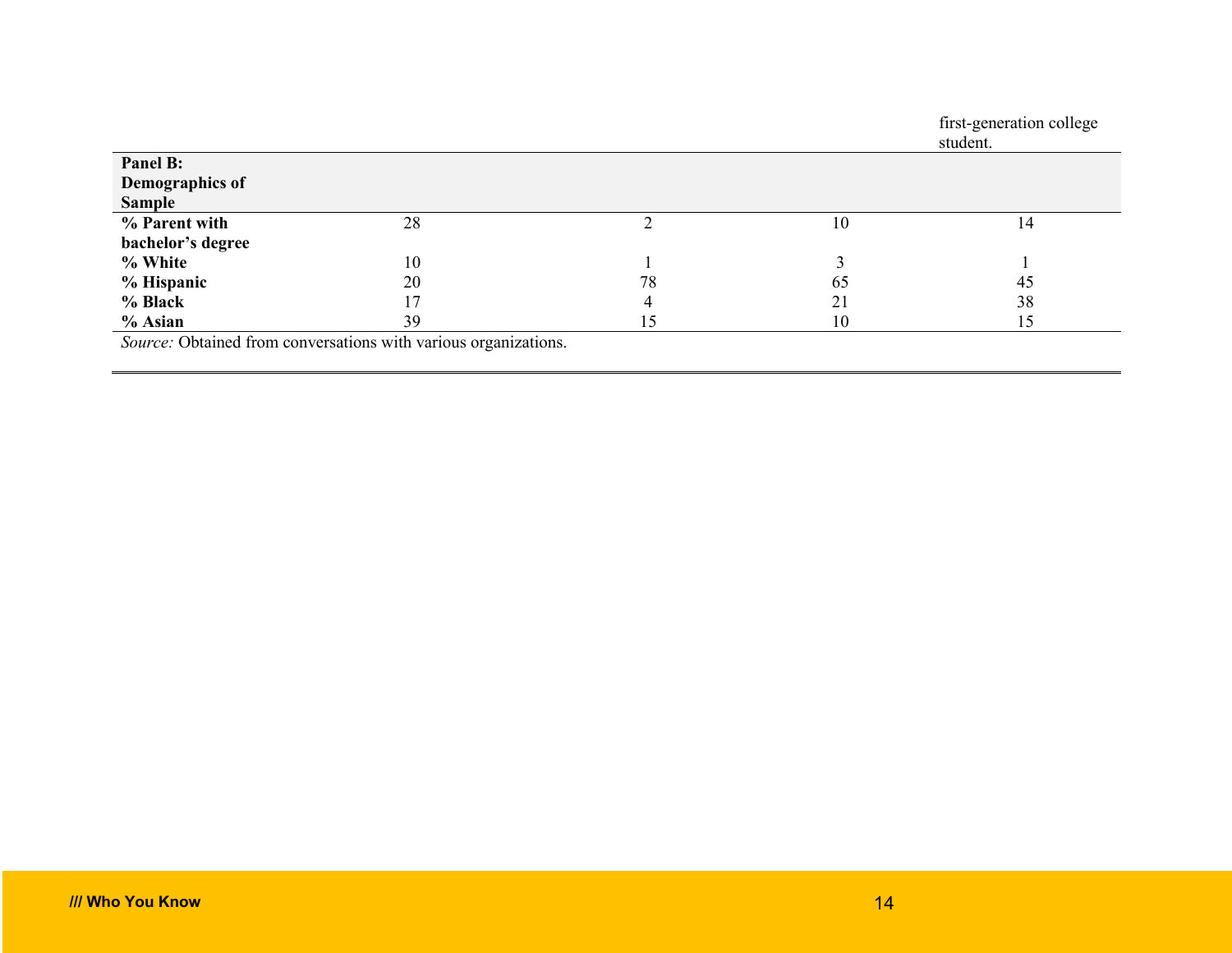#### A. Online mentorships for college access: Matriculate

Matriculate is a free virtual college advising program that deploys peer-to-peer networks. Matriculate tackles the challenge posed by Hoxby and Avery (2013): many low-income, highachieving students "undermatch" in their college choices (i.e., apply to less selective schools than they could). These are students who are often geographically isolated from other achievers and within their high schools. Because of this, they often lack the knowledge and resources required to apply to more selective colleges.

To address this undermatching problem, Matriculate relies on the work of volunteers from among current college students—called Advising Fellows—each of whom maintains weekly online contact with a high school junior and helps them prepare for, apply to, and enroll in college. Matriculate's unique online programming allows it to target students from under-connected and rural regions, where programming is not as accessible as it is in urban school districts. When students begin their mentorship with Advising Fellows, the biggest challenge they typically face is in crafting a strategic and intentional list of schools to apply to, including a good mix of best-fit and safety schools.

Matriculate provides the formal training to its Advising Fellows to help them decide where to apply, as well as to provide practical help completing application for colleges and scholarships. The program appears to impact attendance at more selective colleges. Among a sample of high school students from 2018-2020, Matriculate led to a 9% increase in attendance at colleges with high graduation rates (i.e., above 70%) and a 24% increase in attendance at top 80 colleges, from a base rate of 50% and 20%, respectively.

These findings need to be treated with caution for several reasons. First, because the program primarily targets high-achieving students, the outcomes indicate that the intervention increases the quality or selectivity of the college attended, but not whether students actually enroll. It is also necessary to understand what the impacts of programming could be for "on-track" students those who might be on the margin of four-year college attendance. In addition, several other studies of virtual or text-messaging based interventions find little or no effect on college enrollment or effects only for certain subgroups and outcomes. For example, an evaluation of a similar program in California by Meredith Phillips and Sarah Reber, making use of a randomized research design, found positive effects on application to four-year colleges, but no impact on enrollment (Phillips and Reber, forthcoming). They suggest that many disadvantaged students may need more intensive, in-person support, perhaps with more input from school counsellors – and that this support may need to be given earlier that in the junior year of high school.

The mixed evidence on the effectiveness of virtual support programs raises the question of which program features are important for success. Madeline Kerner, CEO and Co-Founder of Matriculate stresses the nature of the core relationship, not least in terms of overcoming an impression of exclusion from certain institutions:

"It's the [student-student] relationship and less of the technical components of the relationship that ultimately matter the most. . . students' concern or fear about not *belonging* [on elite campuses] leads them to strongly consider schools that are actually more expensive to them and have a lower graduation rate."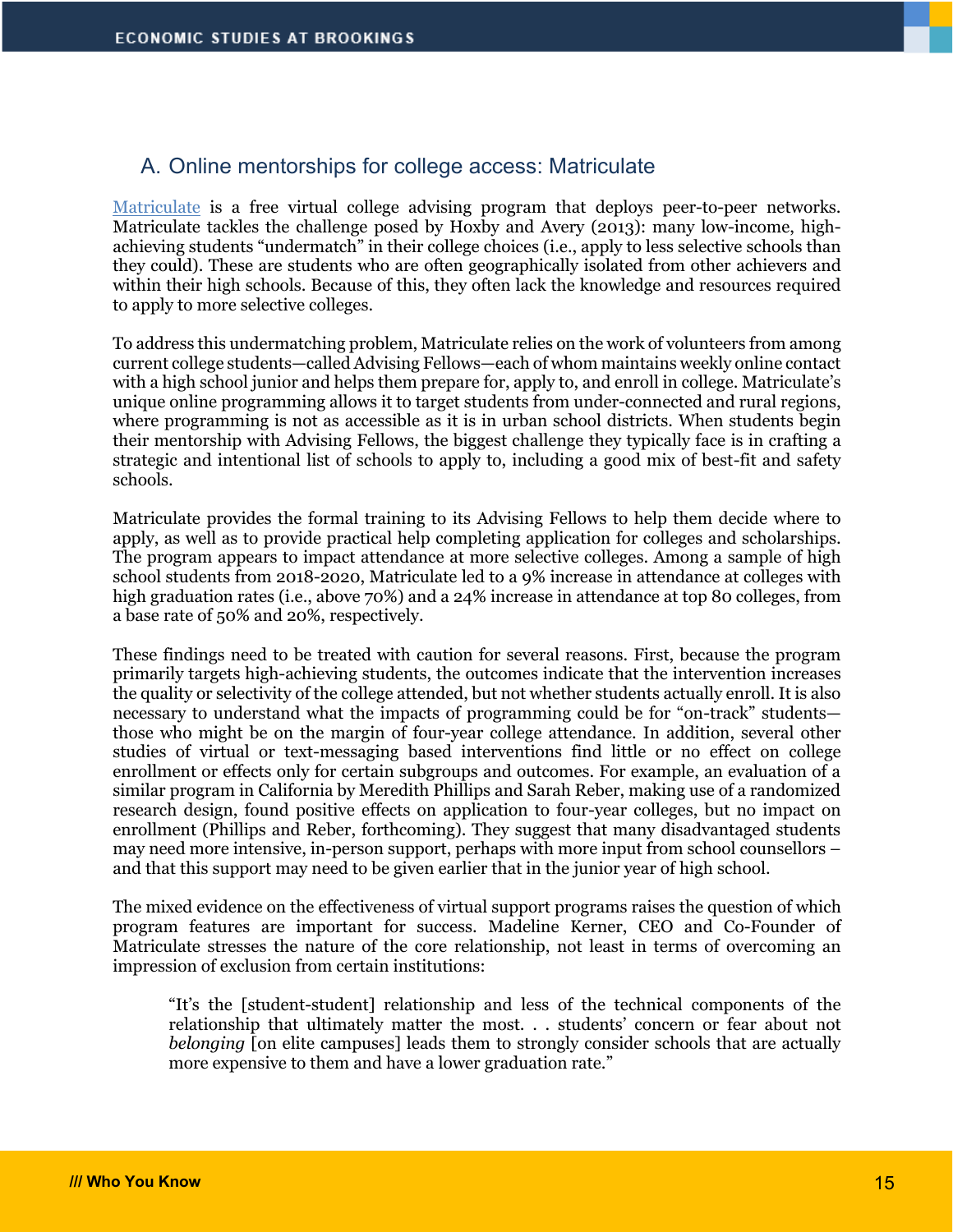The conversation that students have with their mentors during their senior spring when they compare their options "is one of the most important moments and ways to show up for the student", Kerner says. She shares a story of one mentee from a small town in Ohio, who now attends Columbia University and said the following:

"I think what was special to me, among several others, but to list one would actually just be the fact that my advisor was from an Ivy. I come from a small town where people don't aspire to go far, and had never actually met an Ivy student, or if I had, not one who had graduated since I was born. What that did, though, was really show me that normal people get into those kinds of schools. He wasn't an alum's kid, he wasn't from some rich family, he was more akin to me, and I think that meant a lot more to me than I knew at the time. I felt like, even if it was the smallest, most fledgling thing ever, I had a chance, and it was worth pushing myself that hard to get there. And I did, and I have that to thank Matriculate for."

This student's experience suggests that the value of the program goes beyond practical help and advice. By connecting students with others from a similar background–in the student's striking phrase, those who are "akin to me"–the relationship itself becomes part of the intervention. Matriculate intentionally recruits Fellows from a diverse set of backgrounds, especially those with similar backgrounds to the disadvantaged high schoolers they are seeking to help. In one sense then the program is making use of bridging social capital, across geography and between students at different life stages in very different institutions. But the intentional connection of mentees and mentors with similar backgrounds may create an alignment of identities that mirrors some elements of bonding social capital, too.

There may also be ripple effect in the mentee's school or community, as their experience is shared with others through social networks. Kerner points to the example of Josiah, a Black student from Yucca Valley, California, who benefited from a Matriculate mentorship and now attends Princeton University. Through formal and informal opportunities to share his knowledge with peers, teachers, and college counselors, Josiah seemed to influence those in his direct circles to consider colleges outside of California. According to a friend of Josiah's in the year below him:

"Josiah applying to, getting into Princeton...that was such a big deal because we all dream of getting out of our small town or going to really good schools, but for him to actually do it, be the first one to really break the shell, it was really cool. Because then I was able to feed off of that energy and then apply to a bunch of other schools."

Josiah's interactions with his college counselor and his posts on social media also had an implicit impact on other students, even those who never had direct contact with him. One of these students ended up using Matriculate's advising system and was able to match to Williams College using Josiah's same scholarship program. Josiah's story points to the way in which an individual experiences can cascade through social networks and potentially impact the outlook and outcomes of many others (Sunstein 1996). Again, a note of caution must be sounded here– there is a dearth of high quality empirical work in this field, again in part because of the intrinsic difficulty of conducting it. As Emily Parrott of Thrive Scholars says, "we have all these questions that we're eventually going to be able to answer [with data], but we have a hunch that if a student's friend's mentorship relationship is going very well, then other students might sign up for it."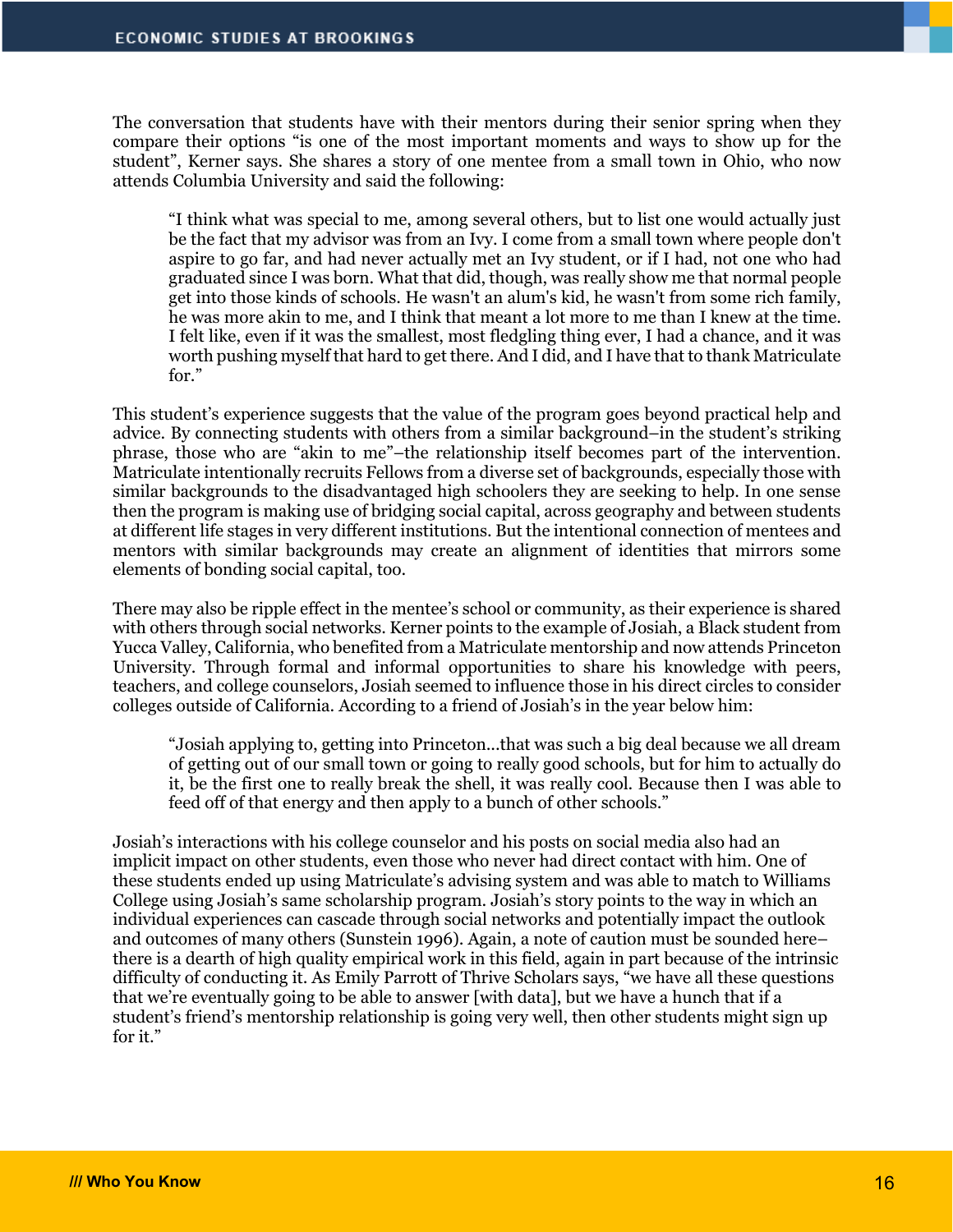### B. Creating a cohort: Thrive Scholars

Thrive Scholars is an organization operating in four major cities in the United States that facilitates the growth of bonding social capital among its students. Its primary practice is through two separate residential month-long Summer Academy Programs for their scholars, one taking place the summer before their senior year of high school (at Amherst College) and another taking place the summer before the start of college (at the University of Chicago). The goal here is to create a cohort of students to support each other. When students have a peer network, this can help establish a sense of belonging on college campuses (Perna and Titus 2005).

It is striking how long the peer relationships formed at the Summer Academies last, and how students make use of their peer networks throughout the course of Thrive's six-year program. Emily Parrott, the Director of Research and Evaluation, observes that towards the end of their program, students are still drawing on these relationships for help and advice as they choose graduate or medical school.

Alongside the Summer Academies, Thrive provides a suite of college mentoring programs, including the Launch Mentorship, a goal-oriented program lasting between 6 to 12 weeks that allows students to focus on a specific skill or deep-dive into a particular industry. Parrott shares a story with us about a mentee in this program:

"I learned how to work efficiently as a software engineering intern and prepared for landing a full-time software engineer role. [My mentor] helped me prepare for my interviews, provided tips on how to negotiate and prepare for technical/behavioral interviews, and gave me so much support throughout my process. . . [My mentor] provided a plethora of knowledge to me, and I feel that all his advice is something I can [now] share with others". - Graduating senior at University of California-Merced.

She also tells us about a mentor's own experience:

"[My Scholar] and I decided that a great way for her to learn about "the business" would be to meet a variety of entertainment professionals. We started out by making a very long list of jobs in the entertainment business. Every other week, she goes through the list and we have a Zoom [video] call with someone who is actively working in one of those jobs. I love being a part of the Zoom meetings because I continually learn more about the Scholar and about whatever job we're learning about. Each professional tells us about their education, internships, the individual path that they took to end up in this career, the different jobs they've had, and they explain exactly what their current job entails."

Of the Thrive Scholars in the College Class of 2022, 52% of them have had at least one Thrive mentorship experience during college and 68% of them reported having at least two to three people in their network who could support their professional growth. Tyra Montina, Thrive's Chief Programming Officer, notes that while some Scholars are naturally more willing to be mentored, others are nervous about the idea of networking. Therefore, it should be a goal for college programs to help students establish trust and reciprocity in mentor relationships.

Thrive thus seeks to leverage both bonding social capital – through the creation of peer groups at the Summer Academies and subsequent events – and of bridging social capital – through mentoring relationships. Parrott explains this dual strategy for social capital: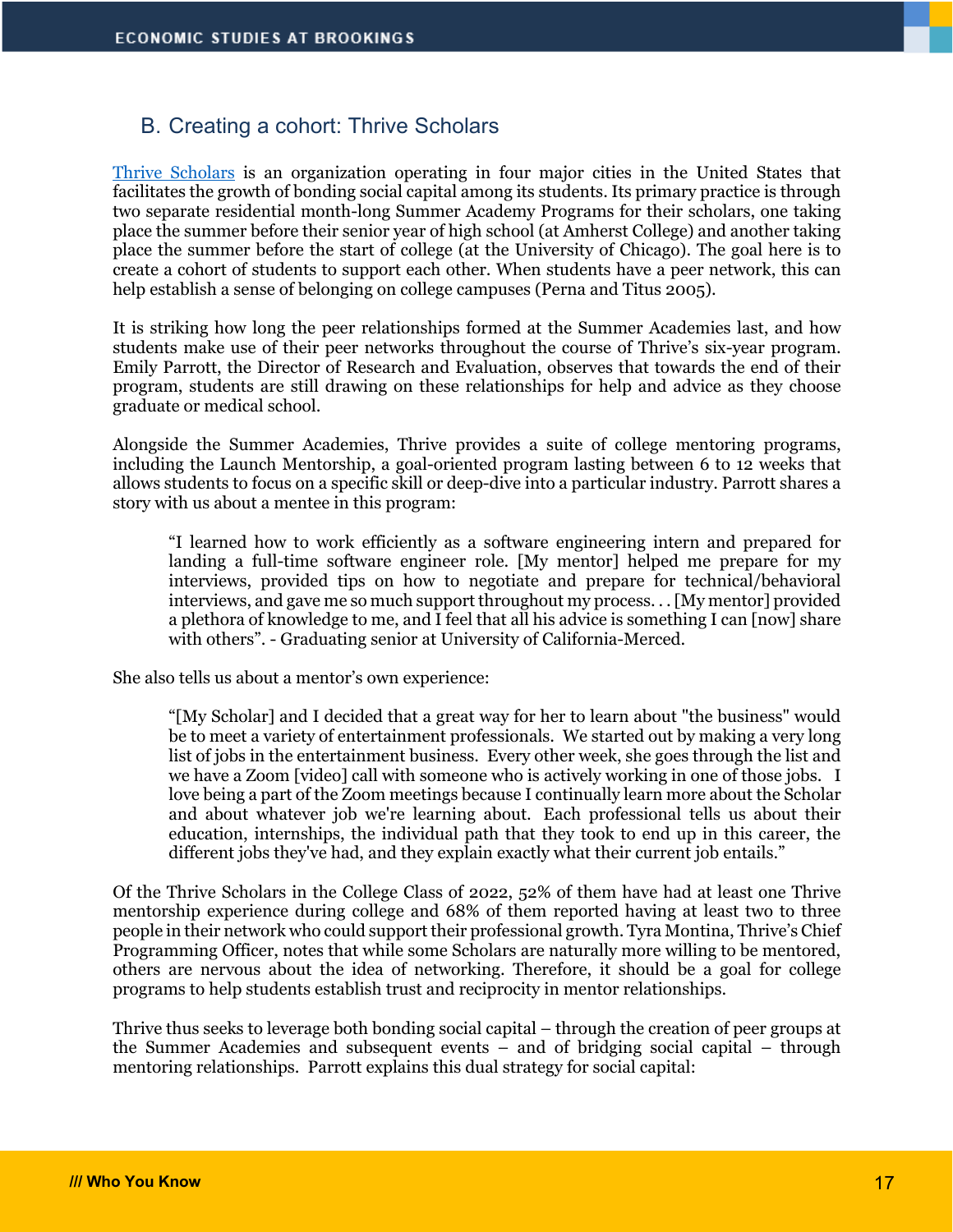"Students are very excited to do the bonding part. But the bridging capital is the one that is very important, but also sneakier. It's the one [students] might not think about, but it's where career and leadership outcomes flourish…In our interviews with the students, we see that a lot of them want to be a part of the program for the bonding social capital because initially they are really just thinking about their upcoming summer and where they are going to go to college next year, but it's the bridging capital that gets them the long-term career trajectories that they're also after and that Thrive is after for them."

A key question for social capital interventions is how much time is required for relationships to develop and to deliver greater opportunities. The organizations considered here each have their own models and program lengths. Matriculate's main time frame is one intensive year between students' junior and senior year of high school. College Match and EMERGE, discussed below, begin during a student's junior and sophomore year, respectively, but have optional programming that extends through college. Thrive Scholars is unusual in having a six-year program, beginning in 11th grade, and potentially supporting students into their early careers. But there was broad agreement from the leaders of the other programs that time was a crucial factor, as the quotes below illustrate:

"When we start in the 10<sup>th</sup> grade, we have a little bit more time to work with mindset. Because senior year is a lot more technical, so we need a year to really help them understand who they are as people and what they value… [and the] time to let that kind of marinate. It's also really important for us to get to know families during that time so that when we get into the really high-stakes, deadline-driven years, everyone is ready for what's about to happen." – Felicia Martin, Managing Director of College Success Program, EMERGE Houston

"We are going to pilot a program that starts in the  $10<sup>th</sup>$  grade because what we've noticed is that even as we look through our applications for our high-achieving juniors, we're still noticing the number of people that we turn away. Especially when we look at Black men…we're thinking if we can also get to this certain demographic a year earlier and provide the coaching, they would be much more prepared to apply to a program like Thrive." – Tyra Montina, Thrive Scholars

"It is a minimum four-year [college] process, and frankly, I think it is [that long] for a lot of higher-income students too. I don't think we [equip] students well enough as society with the networking skills or the relationships with mentors particularly around jobs and possibly graduate school…It would be so powerful if every student had bridging social capital relationships as early as middle school and throughout high school, college, and after college …and roll that into every facet of education as a pathway that students are on and offer… skills and training [at each step]"– Madeline Kerner, Matriculate

One advantage of a longer time frame is that it allows support to be provided to students who have disruptions to their academic progress. A good recent example is the Covid-19 pandemic which delayed or derailed academic life for many students. For instance, Felicia Martin from EMERGE Houston notes that only around 65% of their College Class of 2021 cohort graduated on time from their target schools, which normally stands around 80% of their students. The broader message here is that strong relationships can help provide support at different inflection points in a student's life.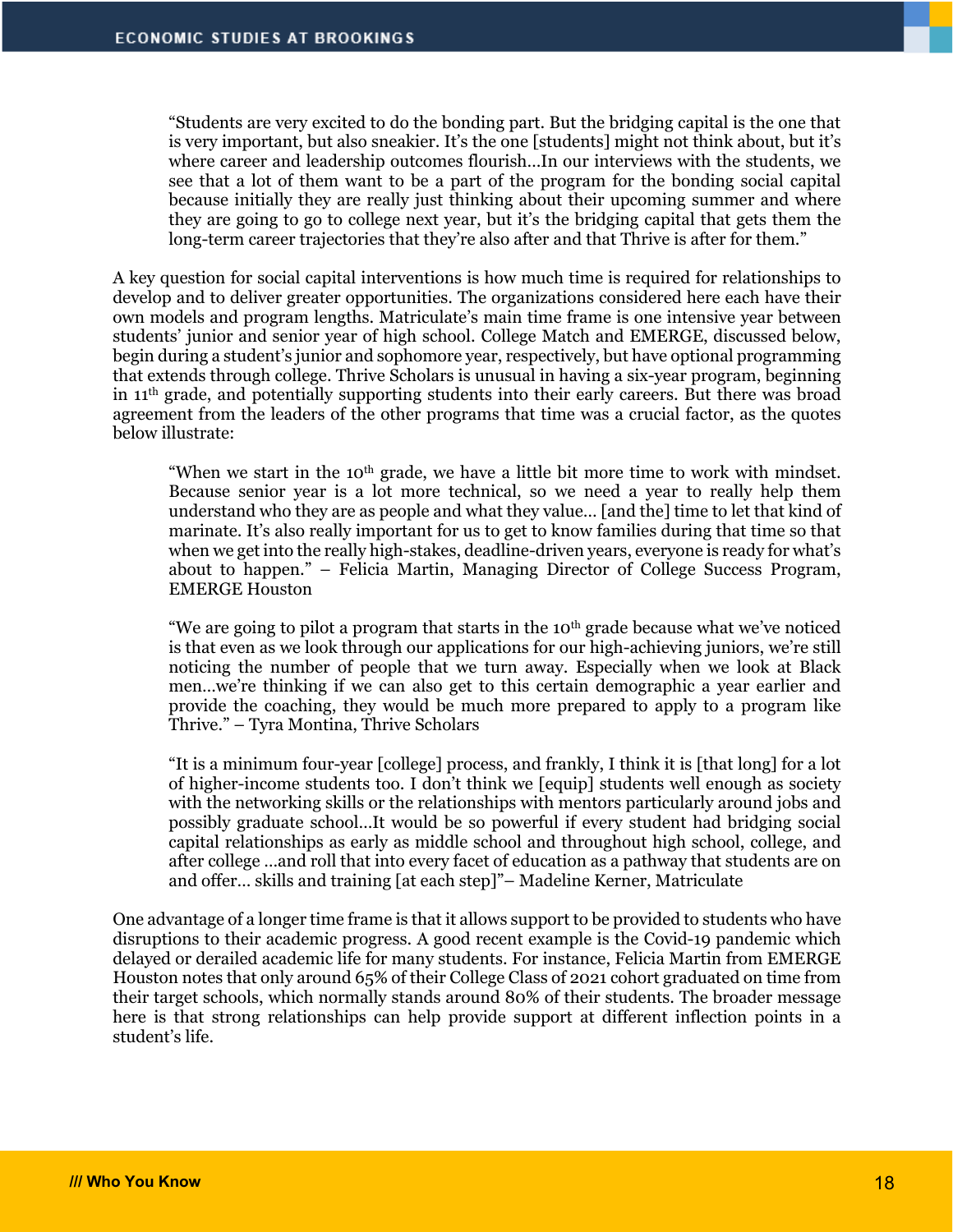#### C. Building family social capital: College Match LA

As discussed above, family social capital also matters for educational outcomes, including the transition from high school to college. This is one reason that College Match LA, a non-profit organization that partners with 31 high schools across Los Angeles, takes a whole-family approach. Erica Rosales, Executive Director of the program, notes that since most of their students are first-generation students, parents typically do not have knowledge or experience of the college selection and application processes, especially for out-of-state and/or more selective colleges. Once a student is accepted into the program, College Match will typically kick off with an event that involves parents. During the pandemic these interactions have waned, Rosales says she manages to still connect with some parents through video conferencing or calls:

"It did take a lot of phone conversations. I spent almost all my month of April talking to families and really explaining to them 'why it is so important for my child to take this opportunity and a lot of the conversations are around building your network.'"

College Match contains some events where familial involvement is mandatory, including for example working through the financial aid process, as Rosales explains:

"We do ask the students to compile all the information, but it is a requirement that parents show up to workshops and that the parents actually walks through the whole application with us so they can understand why those questions are so important."

Part of College Match's programming also includes an all-expenses-paid trip for students to colleges on the East Coast. While it is a good opportunity for students to expand their horizons and form new connections, Rosales notes that it is also a way to help "parents practice letting go. Part of that strength in family also kind of holds you back sometimes, but once…parents can see that the students came back with such great experiences, then they remember that."

This serves as another reminder that bonding social capital, while valuable in and of itself, may also result in the limiting of certain opportunities because of strong familial ties. This is a point that was echoed by other program leaders too. As Emily Parrot from Thrive told us:

"Folks are afraid to leave [home] because of family achievement guilt…it's like if I get this degree, I'm feeling guilty for getting this privilege and access and leaving my family behind. And so talking with [families] about how the roles are going to change and feel different…happens a lot in our one-on-one coaching sessions."

This "family achievement guilt" is more common among first-generation and Latinx students and is associated with more depressive symptoms and lower self-esteem during college. This underscores the importance for guidance counselors and mentors to help students and their families identify the values important to them and the conflicts that might arise when a student attends college. This is a complex issue, however. For some young people, the experience of thick familial or community ties helps to prepare them for making use of broader networks. As one College Match participant said:

"I have always believed in my social network even before entering "professional spaces", whether that be an internship, college, or even College Match. In my family, these social networks have enabled family members to find employment, find community, and build themselves up. Retrospectively, that has allowed me to capitalize on these "social networks" from an early start and find opportunities, whether that be finding a summer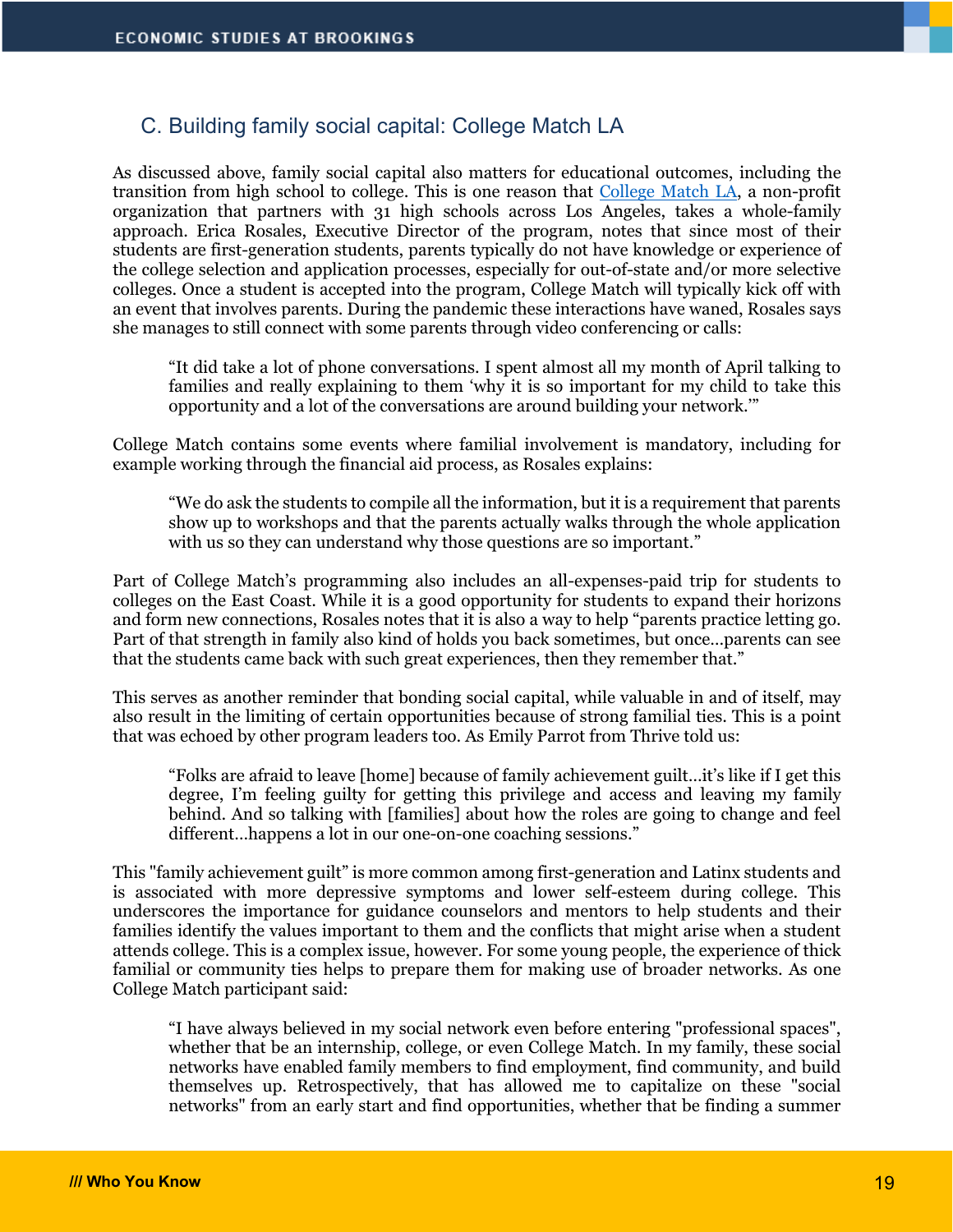job during my senior summer or obtaining a scholarship. Beyond learning on how to navigate these social networks, my family and my Mexican culture have taught me how to develop these relationships in ways that are reciprocal and dealt with kindness. Often times, that's what I find to be missing: People disregard the human aspect of networking." (Quote provided by the program).

The point is not that there is a right or wrong answer here, simply that there may be some real trade-offs for students, and that they should be empowered to make these decisions with as much information and support as possible.

Like the other programs discussed so far, College Match also contains a mentoring initiative. But in their case, the mentors are deliberately recruited from a very different demographic to the mentees. The majority of the volunteer mentors are in fact retirees from a variety of professions living in more affluent areas of Los Angeles. As Rosales summarizes:

"I would say that most of them identify as white women…and most of these volunteers stay with us for about 10 years and they keep on bringing their friends…so [mentors] have their own informal networks that's not College Match sponsored, but they work together to share stories and if a [student] needs a job, the volunteers talk to each other to support the students".

These then are relationships across considerable difference – of race, class, geography and perhaps gender. But for a program like College Match, these differences are a feature rather than a bug: the idea is to build bridging social capital. Rosales describes the need to overcome two forms of disadvantage – in terms of both educational attainment but also social connections: an echo of Fisher's "opportunity equation" consisting of in both what you know and who you know. Rosales says that social capital, or it lack, has to be seen as an intrinsic part of the opportunity structure in which students thrive or struggle:

"Our students don't have enough adults in their life to provide [college-going] information. Parents come to this country with the aspiration of their children going to college, but often times those parents have not gone to college themselves…and don't know the pathway or the steps, so then they depend on the public school system…[But] the adults who are supposed to know, they often do not. Especially here in California, we do have a great public postsecondary school system—we have the UCs, and the Cal States, so often times, our counselors… know the requirements to get into the [in-state colleges] and that's the extent of the college knowledge…And over 70% of [our public-school teachers in LAUSD] come from the Cal State system…so students who may have other aspirations are not going to get that knowledge from their teachers either… [Our goal is] to provide students everything that affluent students got from their parents and from their private or more affluent schools."

#### D. Partnering with parents and other adults: EMERGE Houston

Other organizations like EMERGE Houston also emphasize the value of bridging social capital. Felicia Martin, the Managing Director of EMERGE's College Success Program highlights a mentorship program that serves high school seniors by connecting them with an adult mentor in Houston that can expose them to opportunities outside of academic preparation:

"[Mentors] often take students to see museums or to see art or to experience the world in a different way that they may not be able to because of limited resources. Students who go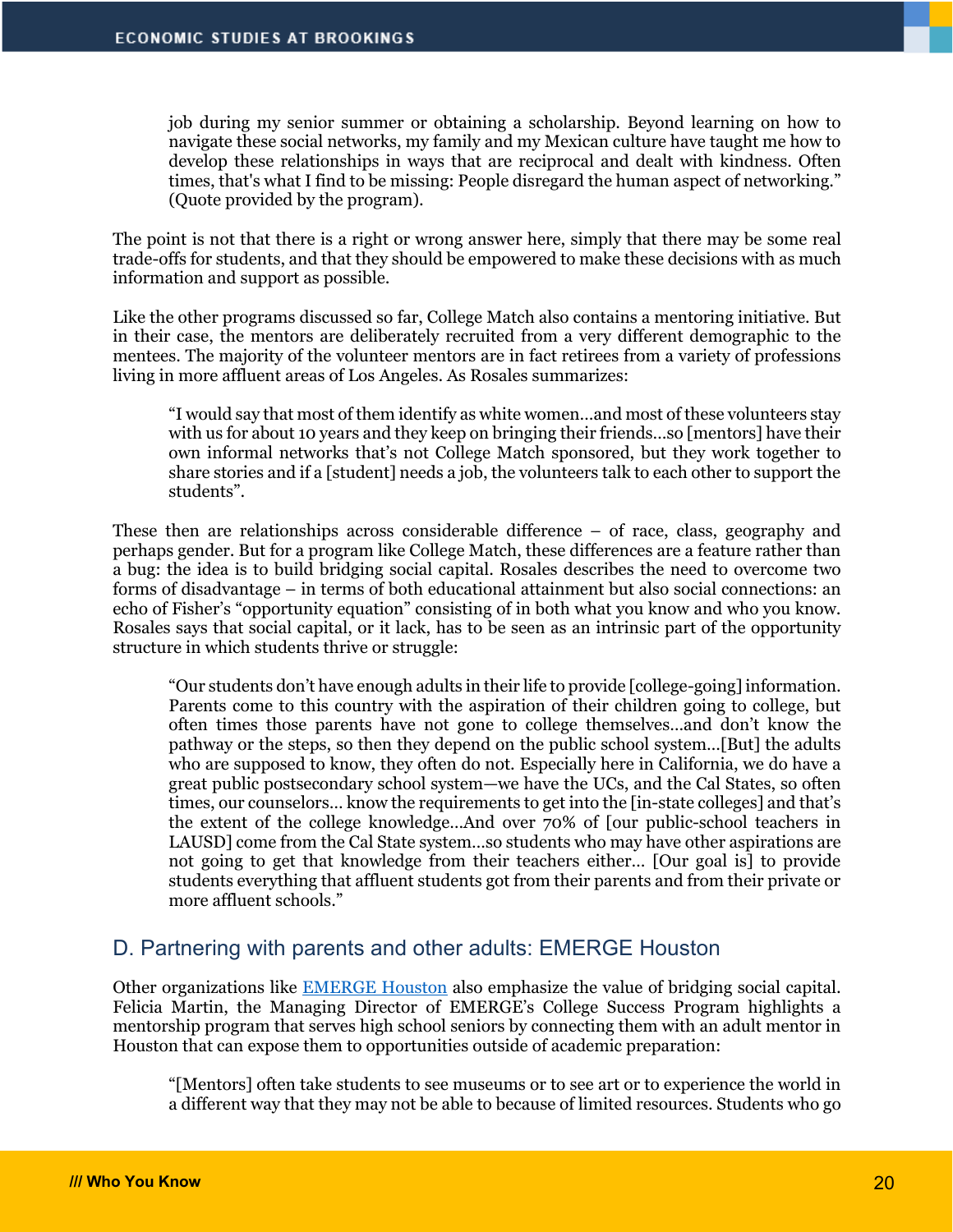through that program talk about it having a tremendous impact on their ability to, once they get to college, understand how to talk to an adult, especially an adult that is not a parent. That cannot be underestimated because they really should be talking to professors and adults on their campuses."

The relationships with mentors can therefore provide students with skills and experiences that help prepare them for the college experience. At the same time, they may provide access to internships or job opportunities through the networks of the mentors.

But EMERGE Houston leaders also stress the importance of a strong, consistent, and personal relationship between Program Managers and family members, especially parents or guardians, as well as with students. Again, the goal is to balance and blend social capital in both bonding and bridging forms. But it is important to be intentional. The ties characterizing bridging social capital are, by definition, weaker than that of bonding social capital (at least initially), but this is not a bad thing. These connections are more voluntary and more fluid and can be broken without strong social sanctions (Claridge 2018). This means that young adults can learn which relationships do and do not work for them. But on the other hand, there is danger that broken connections can be damaging. As Martin says: "Well-intending adults can have detrimental impact on young people, and so we have to be thoughtful about how we do that type of [bridging]." She goes on:

"Students sometimes struggle with building those types of mentorship relationships. And showing up is hard and there's a lot of shame when they make mistakes, but we understand that these relationships are developmental in nature. Another misconception about high achieving students is that they're emotionally mature. They're still fifteen and sixteen! They may do really well in school, but they never really have deep reciprocated relationships with adults."

#### As Martin adds:

"We look at the work of [Anthony] Jack, in particular, who says that access is not inclusion and talks about the 'privileged poor' versus the 'doubly disadvantaged'. Most of our students are the doubly disadvantaged, meaning that they're coming from incomeconstrained communities and have [limited] access to social capital, whereas the privileged poor are students of color who maybe got a scholarship to a private school and have started to understand how to navigate systems of power. And so when they go to college they are able to navigate those systems a little better, whereas our students are not. So we really try to create some type of intervention to help them understand that they're about to go into an environment that is contingent upon their ability to navigate systems of privilege."

Martin says that the relationship between the Program Manager and family can become important even outside of traditional concerns about academic progress. When one mother was concerned for her child's safety during the "Unite the Right" rally in Charlottesville, Virginia, in 2018, for example, Martin reports that:

"The first person who came to [her] mind [was the Program Manager] …who could get to [her child] quickest and could help her traverse the language barrier… And I think that speaks to the role of the Program Manager, which is that sometimes, [they are] the closest person that [parents] have to their child and that makes a difference, so we really want the Program Manager to do as much as they can to reach the families and involve them."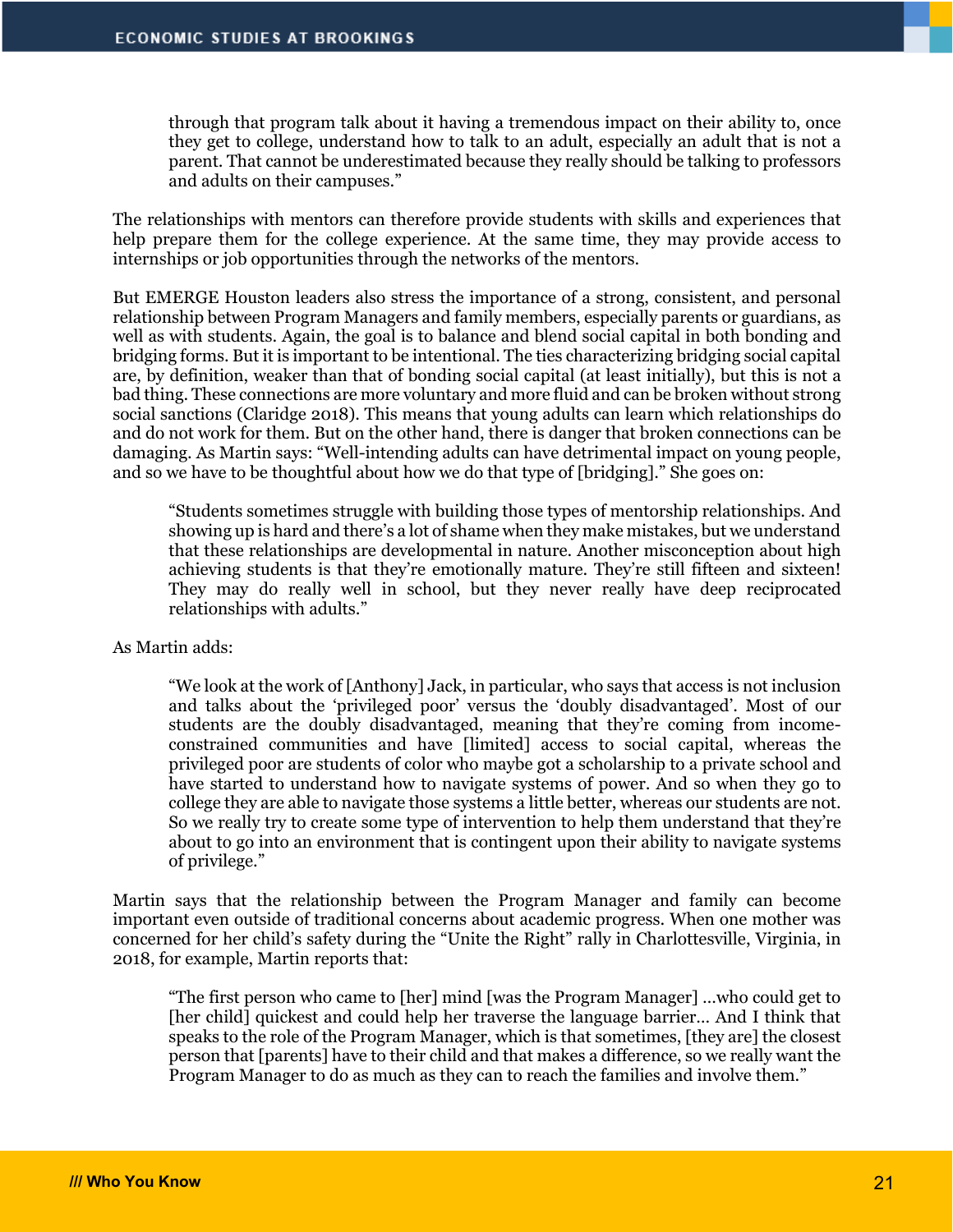# Implications and Conclusion

What are the implications here for policymakers and practitioners? These will largely be suggestive, given the absence of empirical evidence in this area (in part because of lack of appropriate data, in part because of lack of well-designed evaluations). But a number of points stand out, each of which is worthy of further investigation.

- Social capital appears to be is an important factor in educational success, including the transition to postsecondary institutions.
- Both bridging and bonding social capital may matter for improving academic outcomes, and so an intentional balance must be struck between the two. A "blended" approach, combining elements of both bonding and bridging seems to be a promising direction.
- Connections with mentors from more advantaged backgrounds (bridging) can be valuable in terms of building skills and opening up opportunities through professional networks.
- Family involvement looks to be important, especially regarding the process of applying to and enrolling in college. Programs may therefore benefit from taking a "two-generation" approach to the building of social capital.
- Peer-to-peer networks can support students in terms of their success during and especially after their transition to college with benefits potentially lasting many years.
- The duration of programs, and of specific relationships, is likely to be an important factor in their efficacy; most of the practitioners we spoke to emphasize the need to start in the earlier high school years.
- In general, the field suffers from a lack of quality evaluation; improving the evidence base on social capital should be a priority for non-profit organizations, scholars, and philanthropy.

As well as these key lessons from the case studies, a few more points are worth making in conclusion. First, there is a dearth of high-quality evaluation of programs deploying social capitalbased programs to improve college enrollment and success. But many of them show considerable promise and are worthy of further examination and possibly replication. Improving the quality of data available on social capital, for example by including more questions on repeated surveys would provide a stronger foundation of information upon which to build programs. In-depth network analyses of communities and institutions, along the lines of the city studies by Camille Busette and her co-authors, would provide additional data to inform policy. Investing in social capital-based policies or programs should not be seen as an alternative to other approaches, including direct educational investments in high schools or lowering the costs of college, but rather as complementary ones.

Second, providing students with more agency in the creation of social capital is an area of growing interest and activity, and one which shows some promise. For example, models such as Youth-Initiated Mentoring (YIM) train students in mentor-recruitment strategies and ask them to nominate as mentors non-parental adult figures who are already in their lives, such as extended family, coaches, family friends, and teachers. Schwartz et. al (2013) test the effectiveness of YIM on youths ages 16-18 who have either dropped out of school or been expelled. Young people who selected their own mentors were 1.3 times more likely to remain in contact compared to those whose mentors were selected with the help from parents or staff. Mentor-mentee partnerships that lasted at least 21 months also generated significant improvements in obtaining a GED/high school diploma and some college credit, according to the study. For those who kept in contact at 38 weeks, there were additional positive impacts on months employed and earnings. Same-race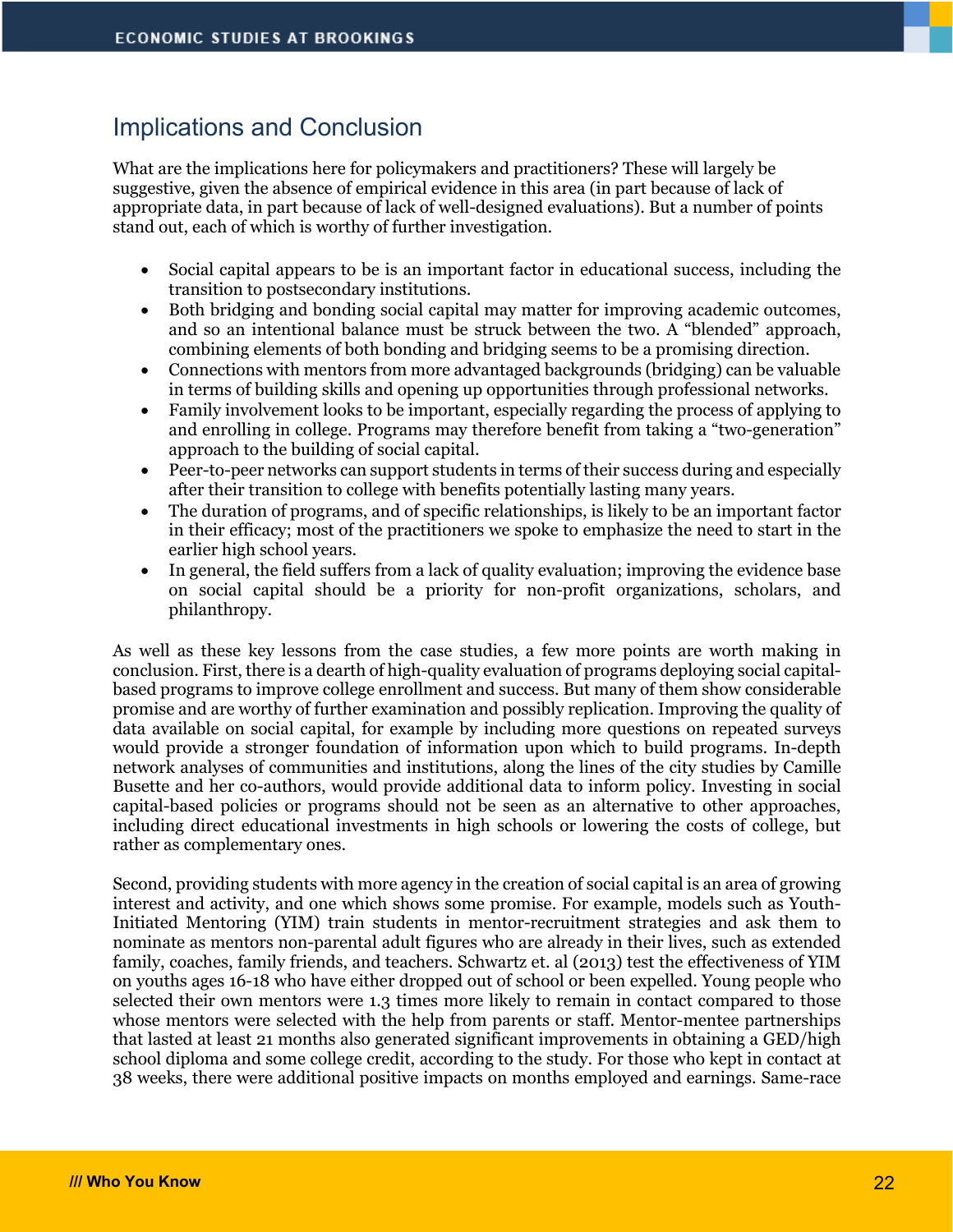mentor-mentee pairings were the most enduring. YIM models could then be a promising way to help students navigate adult relationships, advocate for themselves, and achieve attainable goals.

Third, creating in-person connections with students already at potential target colleges could also reap rewards. An example of this approach is "fly-in programs", sponsored by some colleges (Loveland 2020). In contrast to standard college tours, fly-in programs are more intensive visits that pair high school seniors with current college students and allow them to stay in college dorms, attend classes, interact with admissions counselors, and meet other high school students on the program. Especially for first-generation and low-income students, access to fly-in programs and the ability to see themselves on campus may help eliminate barriers to college application and enrollment. (Though as for so many initiatives in this area, more evaluation is required here).

Fourth, there may be some silver linings from the Covid-19 pandemic which could help to inform future programming. College Match reports for example that during the pandemic, more students applied out of state. As Felicia Martin says:

"Covid brought all kinds of challenges for first-gen access, but it also expanded access in a lot of ways. Virtual tours and virtual outreach became a lot more accessible to our students and test-optional policies had a tremendous impact on our student's ability to access higher education. In fact, in the last two years, we've had the most number of EMERGE scholars be admitted to the most selective colleges because that barrier had been removed."

The shock of the pandemic to learning approaches, admissions policies, college visits and much more may create an opportunity to move beyond "business as usual" in terms of college-going opportunities for young adults from less advantaged backgrounds. If nothing else, the truth that relationships often matter as much as resources; that they are, in fact, a resource in themselves, is one that has been only dramatized by the events of recent years. Social capital has an important role to play in the lifting up of all young Americans, but especially those with the fewest advantages – and today, as much as ever.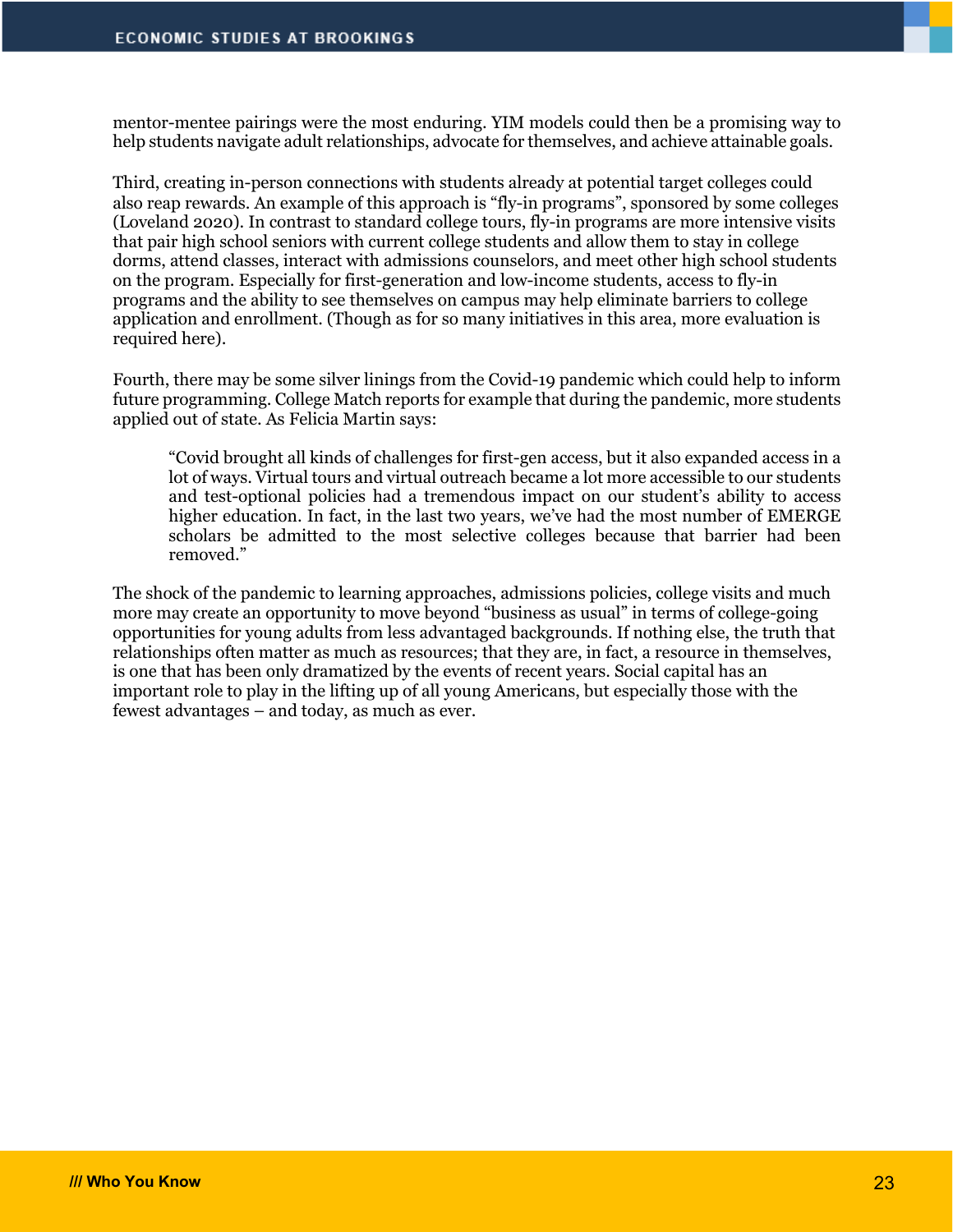# REFERENCES

Bergman, P. (2015). Parent-child information frictions and human capital investment: Evidence from a field experiment. *Available at SSRN 2622034*.

Burton, L., & Welsh, W. (2015). Inequality and opportunity: The role of exclusion, social capital, and generic social processes in upward mobility. *New York: William T. Grant Foundation. distributed in any form without written permission from the publisher: American Society on Aging*, *575*, 94105-2869.

Busette, C., Lawrence, J. S., Reeves, R. V., & Nzau, S. (2021, January 12). *How we rise: How social networks impact economic mobility in Racine, WI, San Francisco, CA, and Washington, DC*. Brookings. Retrieved May 25, 2022, from https://www.brookings.edu/essay/how-we-rise-how-social-networks-impacteconomic-mobility-in-racine-wi-san-francisco-ca-and-washington-dc/

Cabrera, N. J., Jeong Moon, U., Fagan, J., West, J., & Aldoney, D. (2020). Cognitive stimulation at home and in child care and children's preacademic skills in two-parent families. *Child Development*, *91*(5), 1709-1717.

Chetty, R., Friedman, J. N., Hendren, N., Jones, M. R., & Porter, S. R. (2018). *The opportunity atlas: Mapping the childhood roots of social mobility* (No. w25147). National Bureau of Economic Research.

Cholewa, B., Burkhardt, C. K., & Hull, M. F. (2015). Are school counselors impacting underrepresented students' thinking about postsecondary education? A nationally representative study. *Professional School Counseling*, *19*(1), 1096-2409.

Claridge, T. (2018). Functions of social capital–bonding, bridging, linking. *Social capital research*, *20*, 1-7.

Coleman, J. S. (1988). Social capital in the creation of human capital. *American journal of sociology*, *94*, S95-S120.

Corbett, M. (2007). Learning to leave: The irony of schooling in a coastal community.

Covarrubias, R., Romero, A., & Trivelli, M. (2015). Family achievement guilt and mental well-being of college students. *Journal of Child and Family Studies*, *24*(7), 2031-2037.

Covarrubias, R., Landa, I., & Gallimore, R. (2020). Developing a family achievement guilt scale grounded in first-generation college student voices. *Personality and Social Psychology Bulletin*, *46*(11), 1553-1566.

Croninger, R., & Lee, V. (2001). Social capital and dropping out of high school: Benefits to at-risk students of teachers. *Teachers college record*, *103*(4), 548-581.

Desmond, M., & López Turley, R. N. (2009). The role of familism in explaining the Hispanic-White college application gap. *Social problems*, *56*(2), 311-334.

Dufur, M. J., Parcel, T. L., & Troutman, K. P. (2013). Does capital at home matter more than capital at school? Social capital effects on academic achievement. *Research in Social Stratification and Mobility*, *31*, 1-21.

Duncan, G., Kalil, A., Mayer, S. E., Tepper, R., & Payne, M. R. (2005). The apple does not fall far from the tree. *Unequal chances: Family background and economic success*, 23-79.

Fisher, J. F. (2018, November 8). *The limitations of networks to expand opportunity*. Christensen Institute. Retrieved May 25, 2022, from https://www.christenseninstitute.org/blog/the-limitations-of-networks-toexpand-opportunity/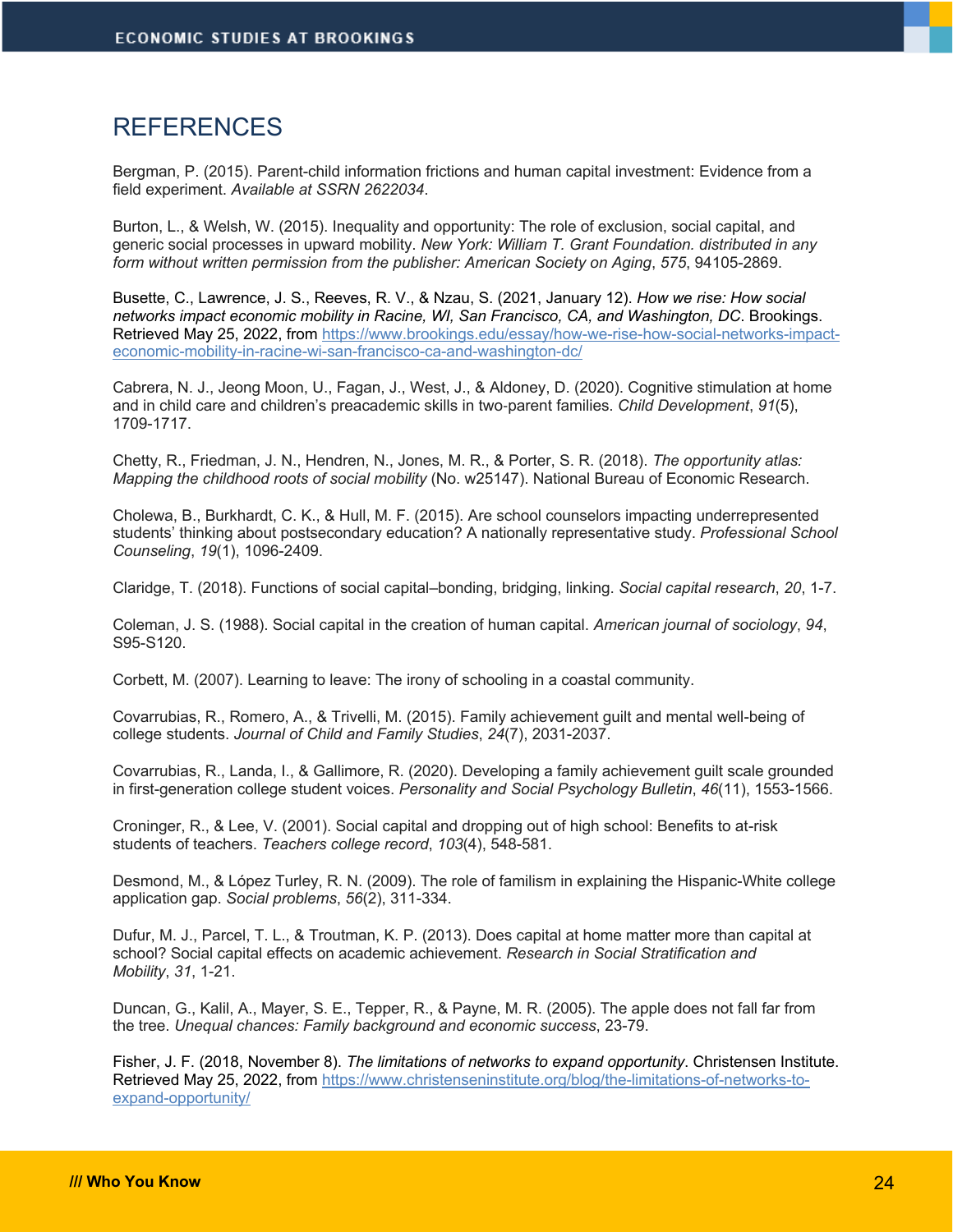Fitzpatrick, D. (2020). Challenges mitigating a Darwinian application of social capital: How specific advising activities by high school counselors shift measures of college readiness but not collegegoing. *Research in Higher Education*, *61*(5), 652-678.

Fryer, R. G. (2006). Acting white. *Education Next*, *6*(1).

Hanushek, E. A., Kain, J. F., Markman, J. M., & Rivkin, S. G. (2003). Does peer ability affect student achievement?. *Journal of applied econometrics*, *18*(5), 527-544.

Herrero, I., & Hughes, M. (2019). When family social capital is too much of a good thing. *Journal of Family Business Strategy*, *10*(3), 100271.

Hofferth, S. L., & Iceland, J. (1998). Social capital in rural and urban communities 1. *Rural sociology*, *63*(4), 574-598.

Hoxby, C. M., & Avery, C. (2012). *The missing" one-offs": The hidden supply of high-achieving, low income students* (No. w18586). National Bureau of Economic Research.

Israel, G. D., Beaulieu, L. J., & Hartless, G. (2001). The influence of family and community social capital on educational achievement. *Rural sociology*, *66*(1), 43-68.

Klevan, S., Weinberg, S. L., & Middleton, J. A. (2016). Why the boys are missing: Using social capital to explain gender differences in college enrollment for public high school students. *Research in Higher Education*, *57*(2), 223-257.

Knack, S., & Keefer, P. (1997). Does social capital have an economic payoff? A cross-country investigation. *The Quarterly journal of economics*, *112*(4), 1251-1288.

Loveland, E. (2020). Using Fly-Ins to Expand Access. *Journal of College Admission*, *247*, 39-42.

Manno, B. V. (2020). *A social-capital approach to education reform*. National Affairs. Retrieved May 25, 2022, from https://nationalaffairs.com/publications/detail/a-social-capital-approach-to-educationreform#:~:text=decades%20to%20come.-,Bruno%20V.,Fordham%20Foundation.

Morgan, S. L., & Todd, J. J. (2009). Intergenerational closure and academic achievement in high school: A new evaluation of Coleman's conjecture. *Sociology of Education*, *82*(3), 267-286.

Mulhern, C. (2020). Better School Counselors, Better Outcomes: QUALITY VARIES, AND CAN MATTER AS MUCH AS WITH TEACHERS. *Education Next*, *20*(3), 52-60.

National Research Council. (2014). *Civic engagement and social cohesion: Measuring dimensions of social capital to inform policy*. National Academies Press.

Phillips, M., & Reber, S. J. (2019). *Does virtual advising increase college enrollment? Evidence from a random assignment college access field experiment* (No. w26509). National Bureau of Economic Research.

Perna, L. W., & Titus, M. A. (2005). The relationship between parental involvement as social capital and college enrollment: An examination of racial/ethnic group differences. *The journal of higher education*, *76*(5), 485-518.

Putnam, R. D. (2000). Bowling alone: America's declining social capital. In *Culture and politics* (pp. 223- 234). Palgrave Macmillan, New York.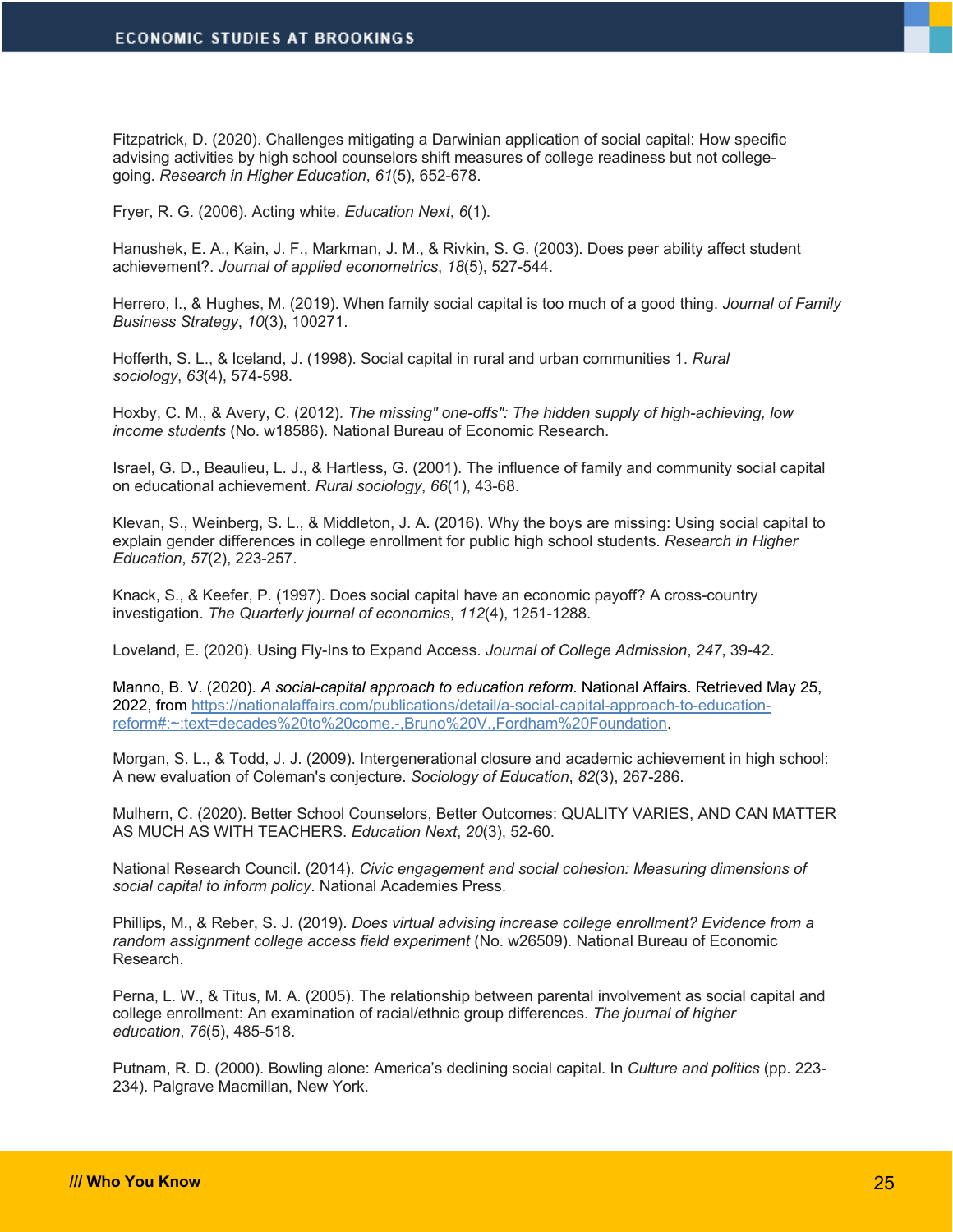Reeves, R. V., & Sawhill, I. V. (2020). *A new contract with the middle class*. Brookings Institution Press. Rockoff, J. E. (2004). The impact of individual teachers on student achievement: Evidence from panel data. *American economic review*, *94*(2), 247-252.

Ryan, S., & Ream, R. K. (2016). Variation across Hispanic immigrant generations in parent social capital, college-aligned actions, and four-year college enrollment. *American Educational Research Journal*, *53*(4), 953-986.

Sacerdote, B. (2001). Peer effects with random assignment: Results for Dartmouth roommates. *The Quarterly journal of economics*, *116*(2), 681-704.

Salloum, S. J., Goddard, R. D., & Berebitsky, D. (2018). Resources, learning, and policy: The relative effects of social and financial capital on student learning in schools. *Journal of Education for Students Placed at Risk (JESPAR)*, *23*(4), 281-303.

Schwartz, S. E., Rhodes, J. E., Spencer, R., & Grossman, J. B. (2013). Youth initiated mentoring: Investigating a new approach to working with vulnerable adolescents. *American Journal of Community Psychology*, *52*(1), 155-169.

Sharkey, P. (2019). *Uneasy peace: The great crime decline, the renewal of City Life, and the next war on violence*. W.W. Norton & Company.

Shoji, M. (2013). Intergenerational closure. In J. Ainsworth (Ed.), *Sociology of education: An a-to-z guide* (Vol. 1, pp. 388-389). SAGE Publications, Inc., https://dx.doi.org/10.4135/9781452276151.n204

Sokatch, A. (2006). Peer influences on the college-going decisions of low socioeconomic status urban youth. *Education and Urban Society*, *39*(1), 128-146.

Stone, W. (2003). Bonding, bridging, and linking with social capital. *Stronger families learning exchange bulletin*, *4*(1), 13-16.

Sunstein, C. R. (1996). Social norms and social roles. *Colum. L. Rev.*, *96*, 903.

United States Joint Economic Committee. *An overview of social capital in America*. Retrieved May 25, 2022, from https://www.jec.senate.gov/public/\_cache/files/8cb559c4-3764-4706-9009 b4d8565ec820/scp-volume-1-digital-final.pdf

Woolcock, M. (2001). The place of social capital in understanding social and economic outcomes. *Canadian journal of policy research*, *2*(1), 11-17.

White, M. J., & Kaufman, G. (1997). Language usage, social capital, and school completion among immigrants and native-born ethnic groups. *Social science quarterly*, 385-398.

Wright, J. P., Cullen, F. T., & Miller, J. T. (2001). Family social capital and delinquent involvement. *Journal of criminal Justice*, *29*(1), 1-9.